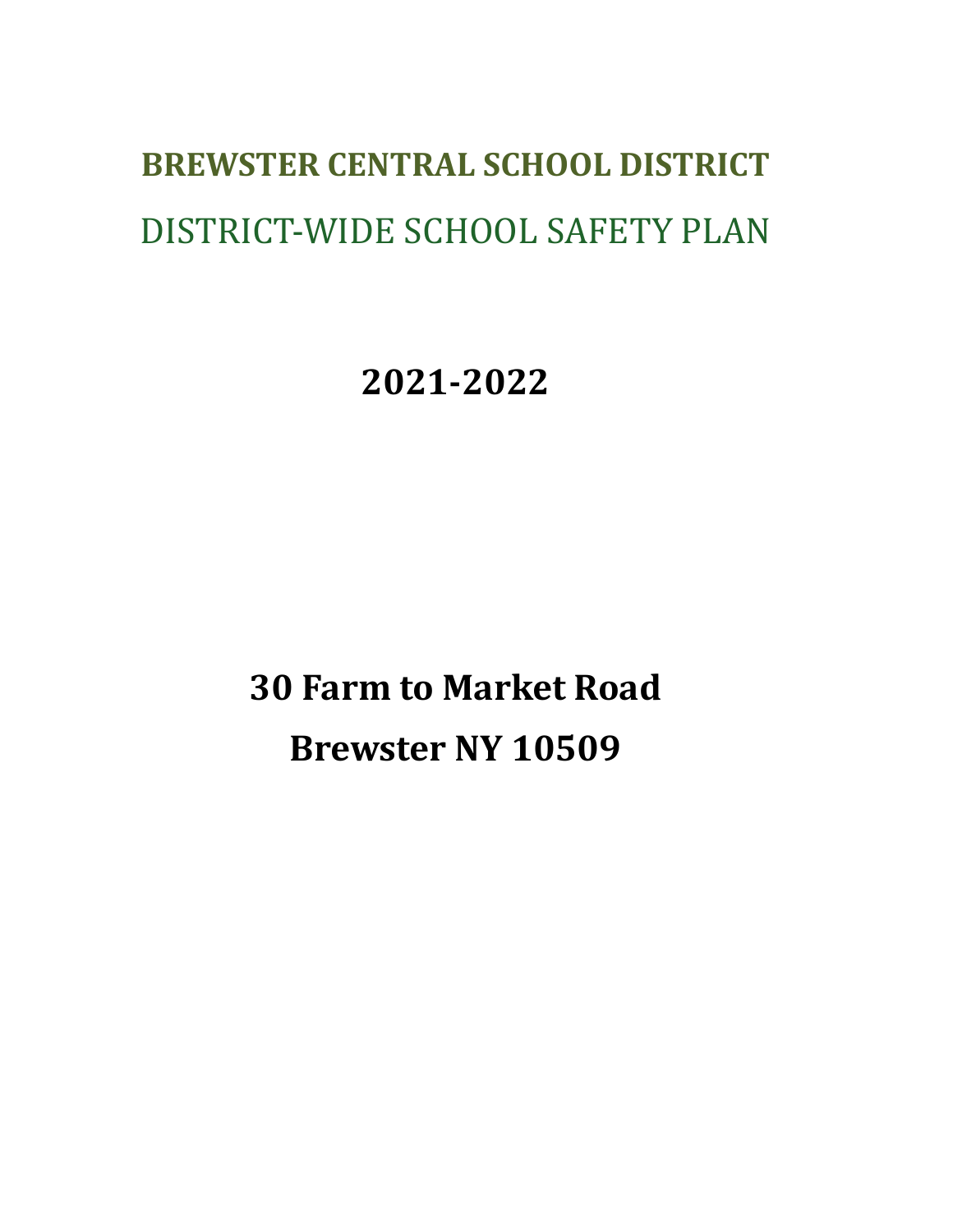## **SECTION I: GENERAL CONSIDERATIONS/PLANNING GUIDELINES**

#### Purpose

 The Brewster Central School District-Wide School Safety Plan was developed pursuant to Commissioner's Regulation 155.17 by a team appointed by the Board for this purpose. The team consisted of representatives from the Board, the student body, parents, teachers, administrators, school safety personnel, and other school personnel.

## Concept of Operations

 The District-Wide team built upon what was already in place, specifically the existing Emergency Response Plan that had been developed pursuant to previous Commissioner's Regulations. The 1997 Emergency Response Plan had been updated in fall 1998, and a Quick Reference Guide had been developed in fall 1999 to provide employees with readily available information about how to respond to a crisis. School safety has been a staff development priority for the Brewster Central School District since that time.

 On a regular basis, staff meetings are held in each building addressing issues related to school violence, the planning process for dealing with crises, violent behavior in our society, assessing threats, and violent potential of students. Also, building committees update the existing documents on a yearly basis.

 The District-Wide School Safety Plan is linked directly to the individual Building Level Emergency Response Plans. In the event of an emergency or violent incident, the initial response at an individual building will be by the Building Emergency Response Team. The Building Emergency Response Team will immediately notify the Superintendent's Office and, where appropriate, will also notify local emergency officials. If the emergency or violent incident has an impact beyond the individual building, the District Emergency Response Team will be activated and will coordinate the response.

 As a part of developing the District-Wide School Plan, input was gathered from both the local police and the state police. We will continue to work closely with the law enforcement agencies, the ambulance departments and fire departments that have jurisdiction over the Brewster Central School District. We will also continue to seek resources and support through other state and county agencies.

This Plan seeks to develop a solid framework upon which Brewster Central School District can provide:

- A safe learning environment for our students.
- A thorough and thoughtful process for responding to a wide range of emergency situations.

#### Plan Review and Public Comment

 The designated Chief Emergency Officer for the Brewster Central School District is Glen Freyer, Director of Facilities II.

 Pursuant to Commissioner's Regulation 155.17 (e) (3), the Plan is made available for public comment for 30 days prior to its adoption. The District-Wide and Building Level Plans were adopted by the school board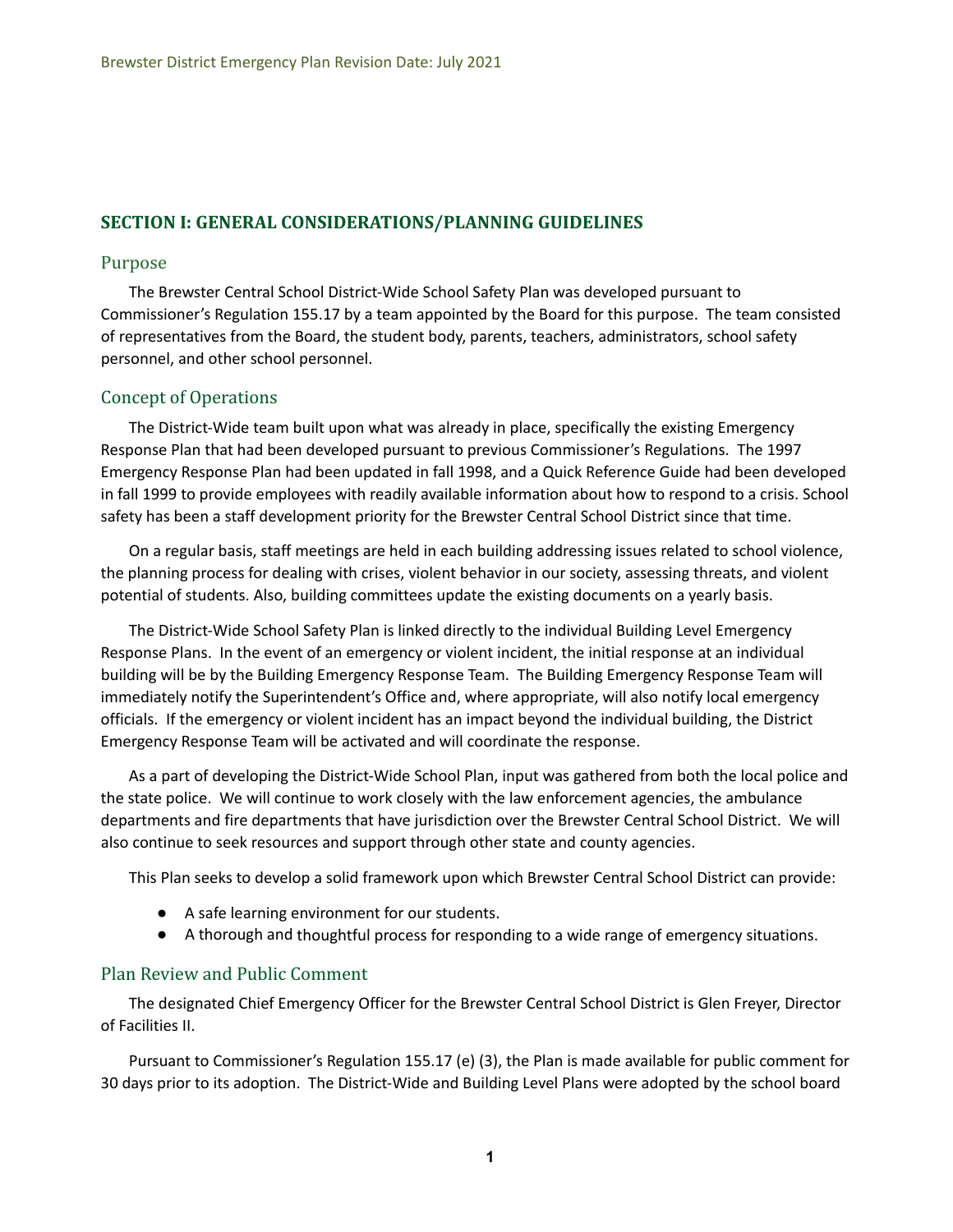only after at least one public hearing that provided for the participation of school personnel, parents, students, and any other interested parties. The Plan is formally adopted by the Board of Education annually.

 In subsequent years, the Plan will be reviewed periodically and will be maintained by the Brewster Central School District and the District-Wide Safety Team. The required annual review of the Plan will be completed on or before September 1 each year. Updates to staff rosters and team lists will be made prior to October 1 each year.

 While linked to the District-Wide School Safety Plan, Building Level Emergency Response Plans shall be confidential and shall not be subject to disclosure under Article 6 of the Public Officers Law or any other provision of law, in accordance with Education Law Section 2801-a.

 The District-Wide School Safety Plan will be posted to the District webpage within 30 days of its adoption. The URL for this page will be submitted to NYSED as part of the BEDS. Building Level Emergency Response Plans will be supplied to both local and state police.

# **SECTION II: RISK PREVENTION AND INTERVENTION**

## Prevention Intervention Strategies

 The Brewster Central School District proactively implements a variety of preventive programs to reduce the risk of violence. A variety of programs have been used in the Brewster Central School District since the mid-1980's to address these issues. The following table shows some of these initiatives and the schools that use them.

|                                                                                      | <b>JFK</b> | <b>CV</b><br><b>Starr</b> | <b>HH Wells</b> | <b>Brewster</b><br>High School |
|--------------------------------------------------------------------------------------|------------|---------------------------|-----------------|--------------------------------|
| Teacher - Student Mentoring Program                                                  | X          | X                         |                 | X                              |
| Teacher-Teacher Mentoring Program                                                    |            | X                         | X               | X                              |
| Facing History and Ourselves Curriculum English and<br><b>Social Studies Classes</b> |            |                           | X               | X                              |
| Safe School Ambassadors/Culture Of Dignity                                           |            |                           | X               | X                              |
| <b>Health Education Instruction</b>                                                  |            |                           | X               | X                              |
| Social Workers/Guidance Counselors                                                   | X          | X                         | X               | X                              |
| <b>Peer Mediation</b>                                                                |            |                           | X               | X                              |
| <b>Student Government</b>                                                            |            |                           | X               | X                              |
| Infinite Campus                                                                      | X          | X                         | X               | X                              |
| <b>SRO Program</b>                                                                   | X          | X                         | X               | X                              |
| Anti-bullying Program (OLWEUS)                                                       | X          |                           | X               | X                              |
| PBIS - CUBS Program                                                                  | X          | X                         | X               | X                              |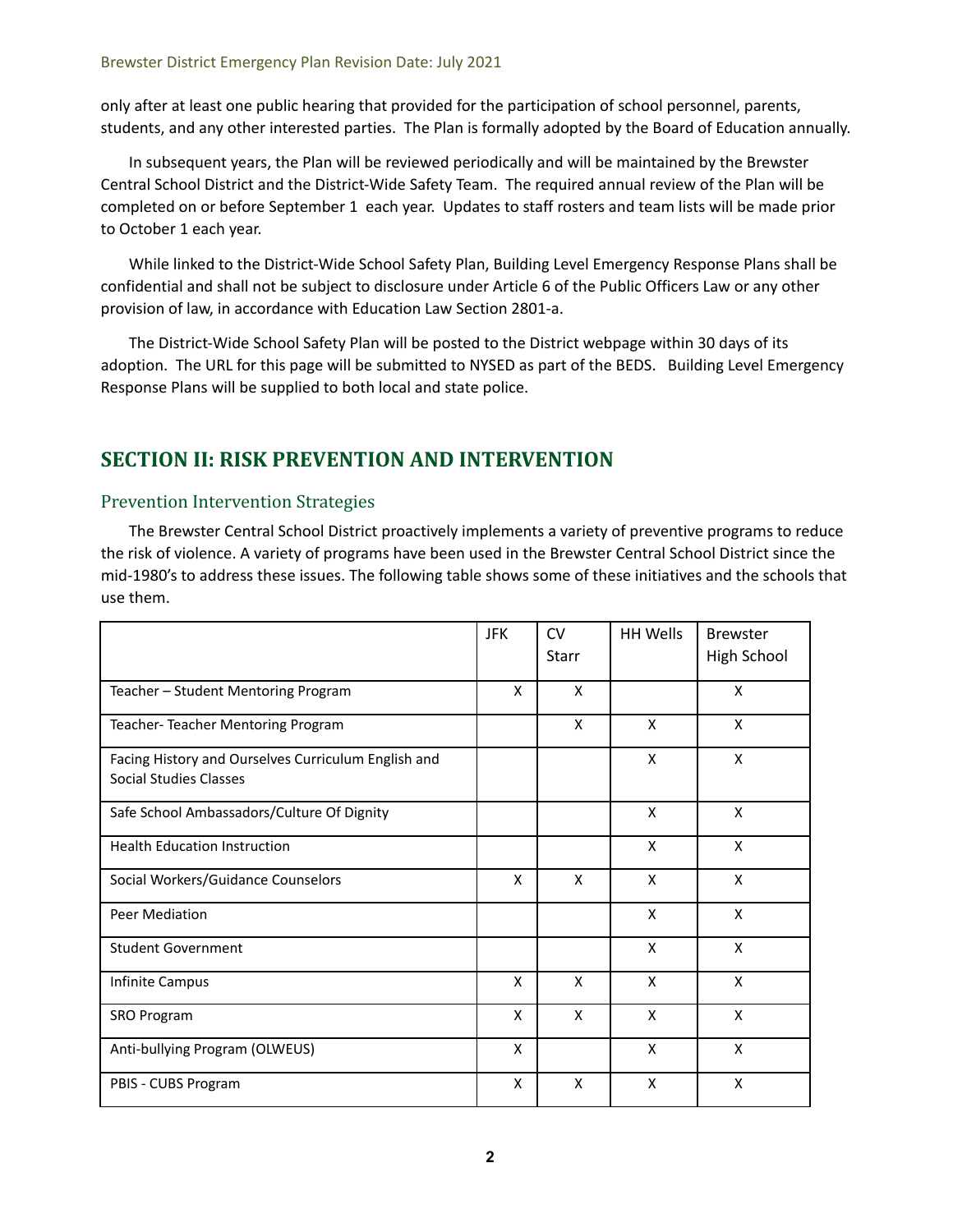#### Brewster District Emergency Plan Revision Date: July 2021

| <b>Restorative Practices</b> |                              |   | $\cdots$ |  |
|------------------------------|------------------------------|---|----------|--|
| <b>Dignity Act Training</b>  | $\checkmark$<br>$\mathbf{v}$ | " | ,,       |  |

 In-service training which reflects violence prevention has also been offered in Preventing Academic Failure, Developing Conflict Resolution Skills, Improving Communication Skills, and District-Wide Character Education Goals. Training is continually offered and the skills that are acquired are applied in the classrooms, lunchrooms, hallways, playgrounds, buses, and all other areas of our schools.

 Violence prevention in our district is not an individual effort but a collaborative effort by all staff and faculty who continually implement the many research-based programs, academic intervention programs, counseling initiatives, and skills that they acquire. Our teachers, assistants, monitors, psychologists, social workers, counselors, administrators, and support staff all work together to offer a safe school climate.

 Students are instructed on the proper use of 911 with the help and cooperation of our local law enforcement agencies.

 The District School Safety Committee will recommend additional resources, programs and training as needed.

#### Training, Drills and Exercises

 Since the 2002-2003 school year, the Brewster Central Safety/Emergency Response Team and the Building Crisis Management Teams have worked with a number of consultants to develop emergency plans. In 2015, the District Team worked diligently to adopt the NYS Building Level Emergency Response Plan Template. To this end our plans were thoroughly reviewed and revised. We have worked with local law enforcement officials and county emergency management services to train the teams through tabletop exercises and drills to practice emergency plans. The District Safety/Emergency Response Team has developed and utilized lockdown procedures for every school building within the district. In addition, the District Team has developed walk away procedures, sheltering procedures and emergency evacuation plans.

 Along with the required evacuation drills, lockdown drills and the early dismissal drill, each building will conduct additional drills during the course of the year to prepare staff and students for responding to other potentially hazardous events. Each drill will be assessed carefully, and modifications will be made to existing procedures based on the feedback.

#### Description of Safety and Security Staff

#### School Resource Officer (SRO)

 School Resource Officers (SRO) are employees of the Putnam County Sheriff's Department and, as such, are hired after extensive background searches and training. Their job responsibilities encompass all aspects of school security. In addition, these officers conduct countless presentations designed to educate parents, staff and students on a variety of safety related topics.

 The SRO is an educator and a law enforcer. In coordination with the building administrator, the SRO visits classrooms and teaches students the concepts of safety, traffic laws, general law and crime prevention techniques. As a uniformed officer, the SRO provides a positive image of law enforcement in an effort to help young people make constructive choices in their lives.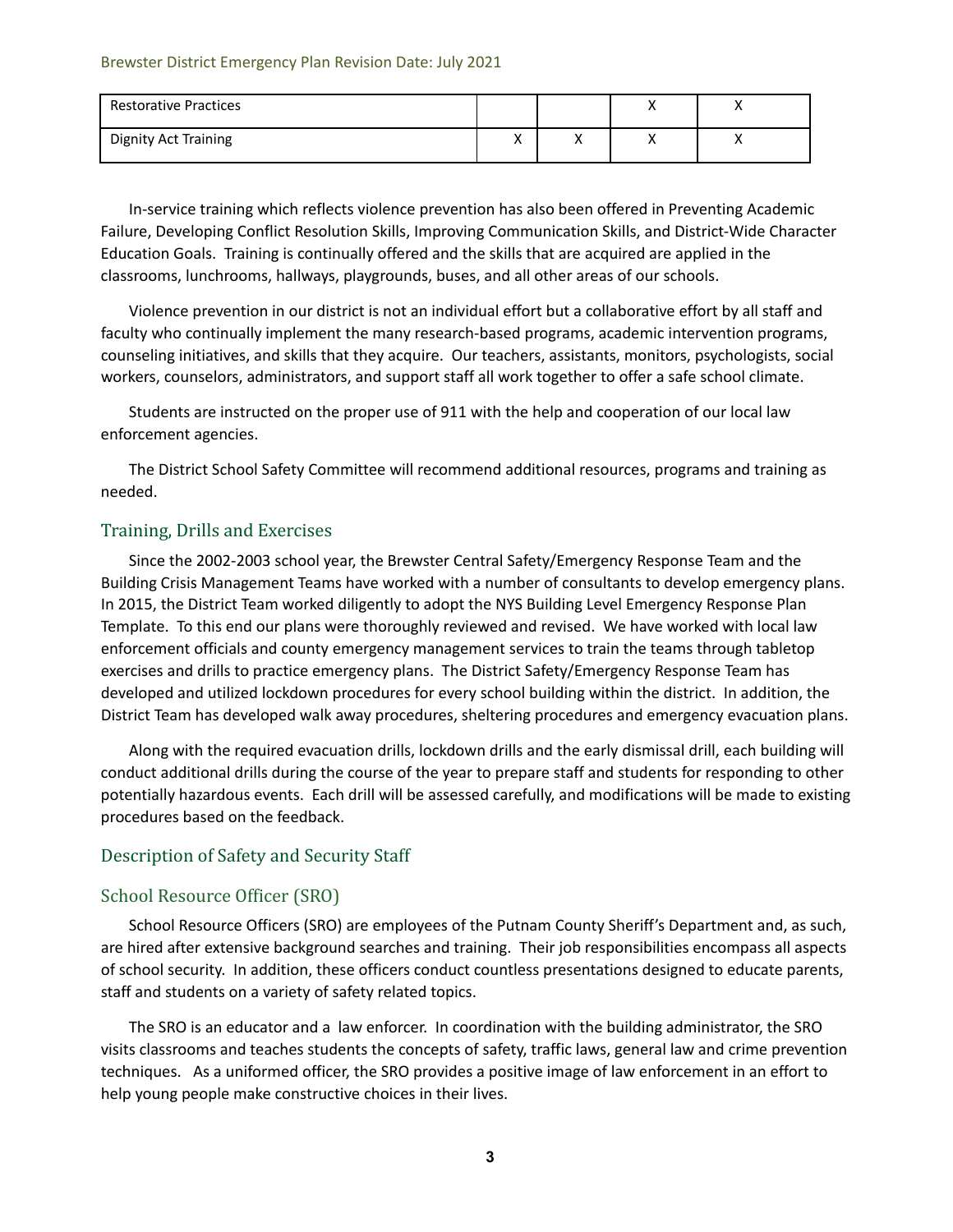The SRO investigates criminal activity occurring on school campuses. Although not a disciplinarian, the SRO conducts investigations with school administrators in accordance with New York State Law, school district policy, and the policy of the Putnam County Sheriff's Office. The SRO only takes action when a violation of law has occurred

 The SRO's primary duty is to protect the schools safe environment and to maintain an atmosphere where students, teachers, and staff feel safe. The SRO is not present to act as a school disciplinarian, this task rests with the school building administrators, unless the behaviour is criminal in nature.

# School Patrol Officer (SPO)

 Contracted through Putnam County Sheriff's Office, the SPO is assigned to C. V. Starr Intermediate School. SPO's are retired law enforcement officers and perform the same duties as an SRO except to make arrests.

## Monitors

 Some monitors are assigned to the front entrance of the buildings where they supervise the front doors and screen visitors using the Scholar Chip Program.

 Other monitors are responsible for the supervision of students, student activities, and for maintaining order in school buildings, libraries, cafeterias and on school playgrounds.

 Greeters work with administrators and SRO's to control visitor access to our buildings. They receive annual training to assist them in these duties.

 Hall monitors work in very close cooperation with Principals and SROs and are trained to report all unusual incidents to the building administration.

## Implementation of School Security

- ● Greeters at each school screen visitors, require photo IDs, assign visitor badges, and notify administration of the visitor's presence in the building.
- ● All schools have a one point entry and all outside doors are locked after students arrive and remain locked until dismissal.
- ● All visitors are required to provide government issued photo ID, sign in/out and wear identification badges to indicate their "visiting" status.
- All schools have SROs and/or SPO's.
- ● Each building's administration has developed and enforces restrictions about students loitering in parking lots, hallways, bathrooms, and other areas. Restrictions have been published in the student handbook/code of conduct.
- ● All Facilities and Maintenance staff, as well as key office staff in each building, have a communication system allowing for communication among staff in an emergency.
- All employees are issued photo ID badges.
- ● Employees have key fobs to allow them to access the buildings through specific doors during specific times. This allows doors to remain locked during the school day.
- ● School Safety/Emergency Teams meet routinely to review and discuss issues related to school safety and security.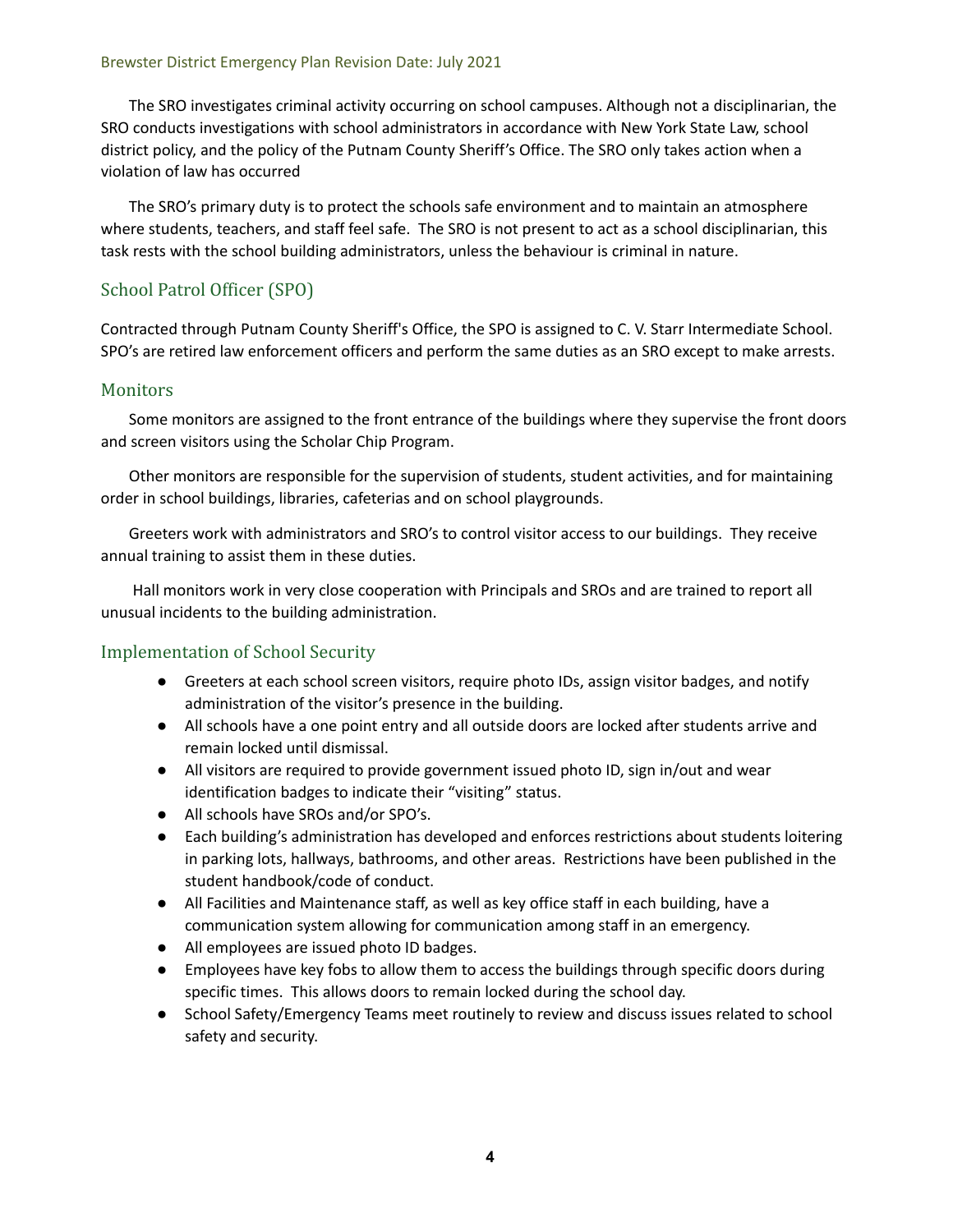## Early Detection of Potentially Violent Behaviors

 The building greeters scan visitor driver's licenses into Scholar Chip which checks the license against the sex offender database. Greeters are trained on how to respond if there is a suspicious result.

 Presentations are made to the entire Brewster Central School District instructional staff that address issues of violence in society, the changing world of youth and adolescence, and characteristics in children that predict violent behavior. Training on early detection will continue as part of a threat assessment strategy so that employees understand what actions to take.

 The District has policies and procedures regarding the early detection of potentially violent behaviors. Dissemination of information to parents/guardians on these issues may be accomplished through a variety of means, including: mailings, handouts in buildings, posting information on the district website, inclusion of information in the school district calendar, disseminating information at school functions, disseminating information within guidance offices, social worker offices and psychologist's offices and through re-broadcasting of presentations on Channel 22.

## Hazard Identification

 The District Level Emergency Response Team, in conjunction with local officials, has identified areas outside of school property that may impact a district facility during an emergency. Things that were considered were population, presence of hazardous materials, potential for emergency based on national trends, and proximity to the district property.

The following is a list of areas which may have an impact on the district should an emergency occur at them:

- Route 22
- Interstate 84
- Route 312
- Gas station on the Corner of Brewster Hill Road and Route 312
- Williams Service Station
- Gas station on Main Street in Brewster
- Putnam County Hospital
- Indian Point Nuclear Power Plant
- Suburban Propane on Route 6 in Brewster
- Oil storage tanks on N. Main Street in Brewster
- Metro North Rail Lines
- Lamothermics on Route 312

 The District Level Safety Team has recognized that there are many factors that could cause an emergency in our facilities within the district. There are also factors that need to be considered when responding to an emergency. Below is a list of environmental factors that we have identified:

- Asbestos locations
- Transformers located on the property
- Gas lines
- Science chemicals
- Grounds/Maintenance shop
- Sewer/Sanitary lines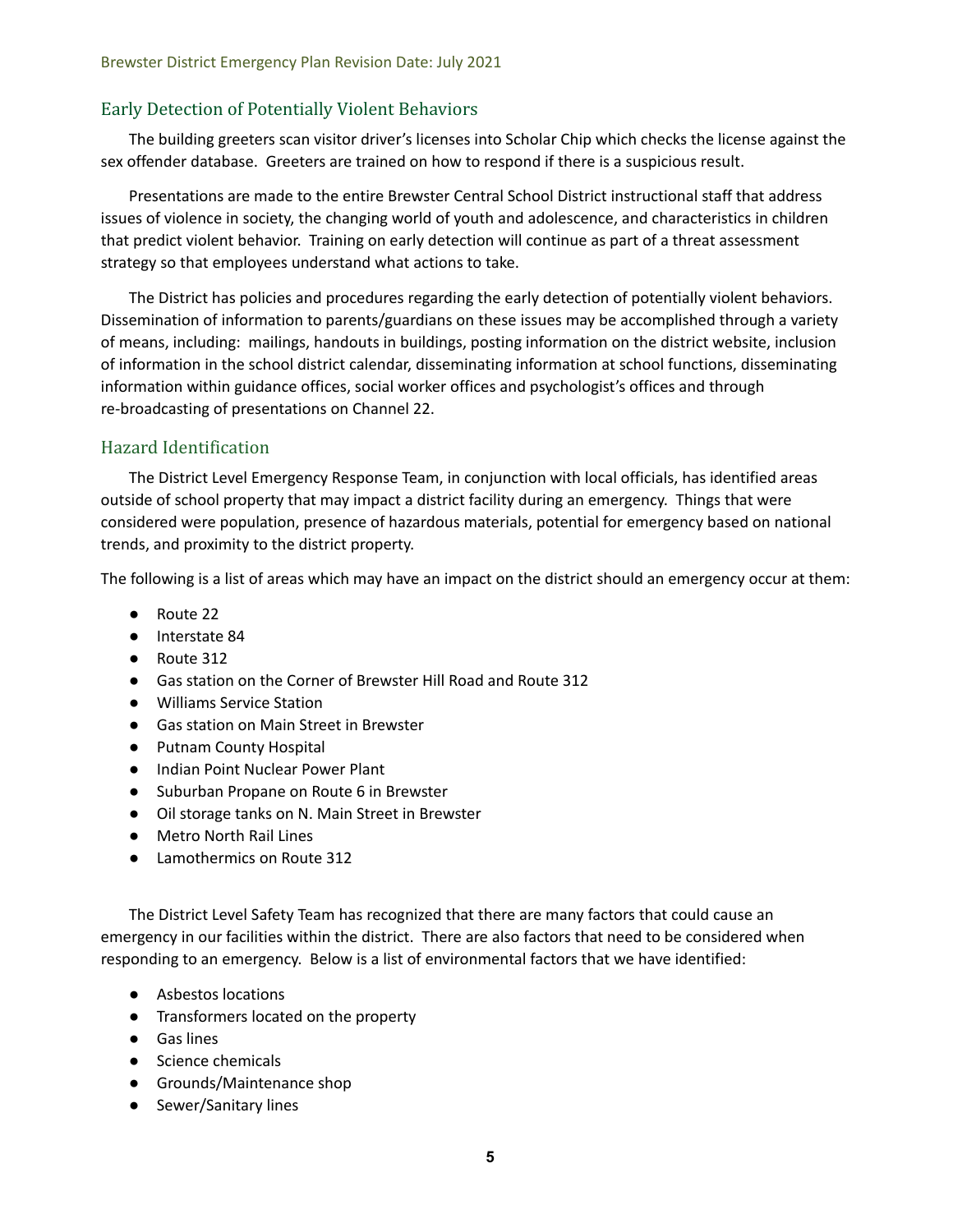# **SECTION III: RESPONSE**

## Notification and Activation- Internal and External Communications

#### *Internal Communications*

 In case of an emergency within the district, whether it is a violent incident or other emergency, the Incident Commander (usually a school Principal) is authorized to contact local law enforcement or other first responders and may use the School Resource Officer (SRO) in determining the correct response. When any faculty or staff member believes that a situation warrants it, they are authorized to call 911 to report an emergency. They should contact the main office as soon as possible to report that 911 has been called. The Superintendent of Schools office shall be notified as soon as practical that an emergency is occurring. A District Administrator (usually the Superintendent) will notify all principals/designees of facilities within the district to take the appropriate action. The District Administrator will also determine if the District-Wide Emergency Response Team needs to be assembled.

 The District's procedures include: the use of the School Resource Officer, maintaining a list of local law enforcement agencies, and instructions that, in the event of an emergency, all individuals are authorized to contact the law enforcement agencies. These procedures are located within the District's School Building Emergency Response Plans.

The following forms of communication are available:

 District Radio System (walkie-talkie) NOAA Weather Radio Emergency 8-911 phones Telephone/cell phones Fax Email Connect Ed

 Policies and procedures exist to contact parents, guardians or persons in parental relation to students in the event of a violent incident or an early dismissal. These procedures include emergency contact cards provided by students, Connect Ed, the district web site and broadcasts by the local media. The District also has a local school district television channel which we are able to edit immediately to notify parents of an emergency situation.

#### Multi-Hazard Response

 Brewster Central School District has developed multi-hazard response plans to the various types of emergency situations. These are maintained in the Building Level Emergency Response Plans.

#### Responses to Acts of Violence: Implied or Direct Threats

 In the event of an implied or direct threat (threats are alarming statements or behaviors that give rise to concern about subsequent violence) of violence by a student, staff member or visitor to a school, the Principal should be informed immediately by the threatened individual (or a staff member who becomes aware of the threat). The Principal or their designee will determine the steps to be taken based on the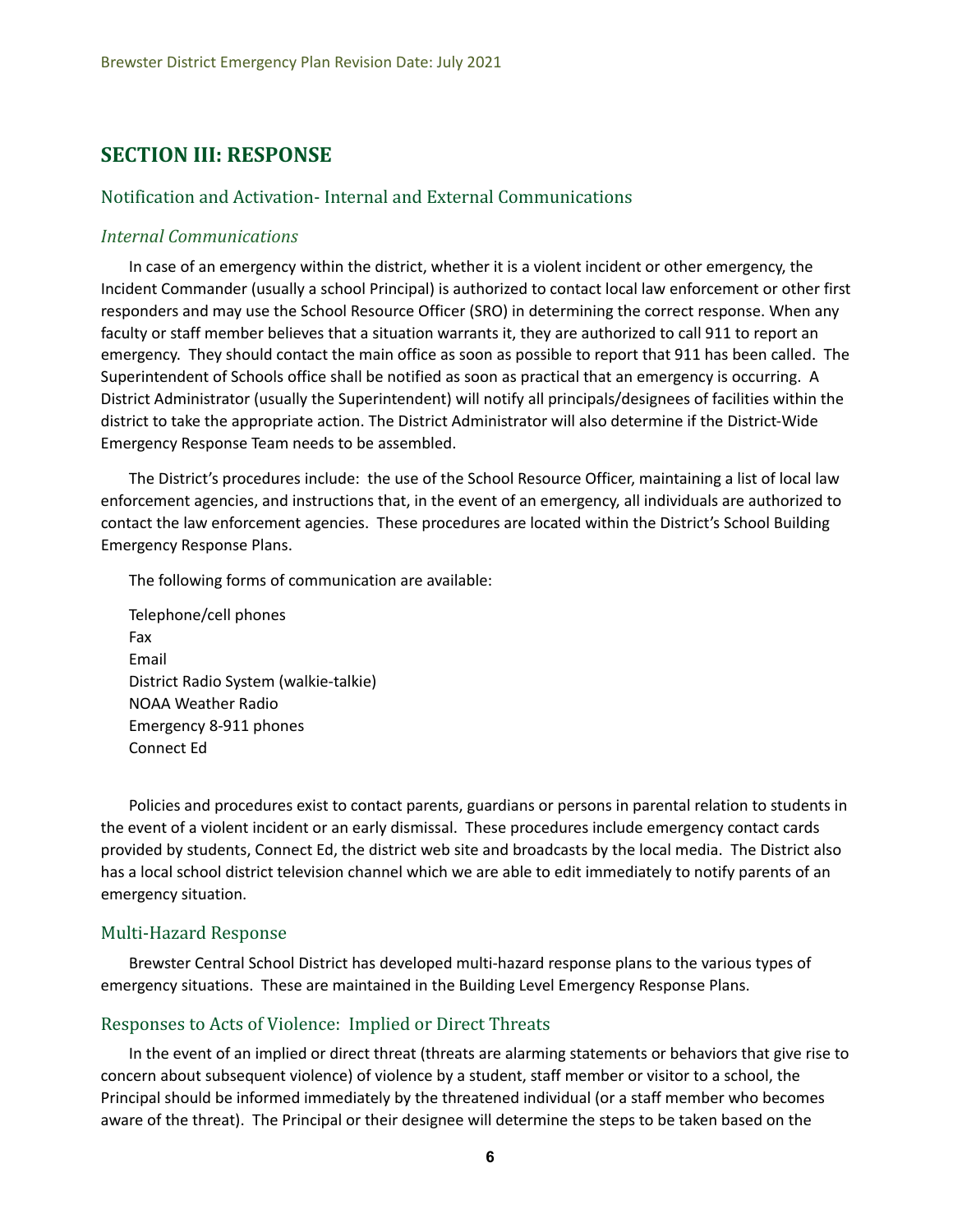nature of the threat. The steps may include: further investigation, threat assessment, notification of the Superintendent, activation of the Building Emergency Response Team and/or notification of local authorities and notifying the parents of the student against whom the threat was made.

## *Acts of Violence*

 Acts of violence by students, staff members or visitors to the schools will not be tolerated. In the event of such an incident, if any staff member who feels that it is necessary may call 911. The Principal should be informed immediately by the victim, or the staff member who becomes aware of the incident. The Principal or their designee will determine the steps to be taken based on the nature of the incident. The steps may include: further investigation, threat assessment, notification of the Superintendent, activation of the Building Emergency Response Team and/or notification of local authorities. Refer to the building level emergency response plans for more detailed response protocols (building level plans are confidential and are not made available to the public). Depending on the nature of the situation, other actions (e.g., lockdown, hold in place, or emergency evacuation) may be necessary.

## Arrangement of Obtaining Assistance from Local Government and Other Agencies

 Brewster Central School District maintains ongoing communications with local municipal officials, governmental agencies and emergency service organizations. When deemed appropriate, the Superintendent or his/her designee will contact the appropriate local government officials for advice or assistance during an emergency situation.

| <b>Putnam County Sheriff, Ambulance and all Fire Depts.</b> | 911                |
|-------------------------------------------------------------|--------------------|
| <b>Superintendent of Schools</b>                            | (845) 279-8000     |
| PC Sheriff - non emergency                                  | $(845)$ 225-4300   |
| <b>County Supervisor -non emergency</b>                     | $(845) 808 - 1001$ |
| <b>Bureau of Emergency Services</b>                         | $(845)$ 808-4000   |
| <b>County Highway Department</b>                            | (845) 878-6331     |

## Procedures to Coordinate the Use of District Resources in an Emergency

 In an emergency that requires the activation of the District Emergency Response Team, the coordination of District resources will be through the District Team with the Superintendent of Schools (or his/her designee) as Incident Commander. If the District Team is not activated, the coordination of resources will be managed through the Office of the Superintendent of Schools. The Director of Facilities will oversee the allocation of custodial and maintenance staff, as well as heavy equipment and non – transportation needs. Where needed, the building principals will coordinate the use of support staff. In cases where computers and related technology are necessary to provide support, the Director of Technology & Innovation will also become involved.

 CPR/AED and First Aid trained individuals and their contact information are listed within the Building Level Plans and are maintained by each building.

 Emergency supplies are located throughout the district buildings and may include: flashlights, hand-held radios, fax machines, fire extinguishers, AEDs, first aid kits, cell phones, and PA systems. There are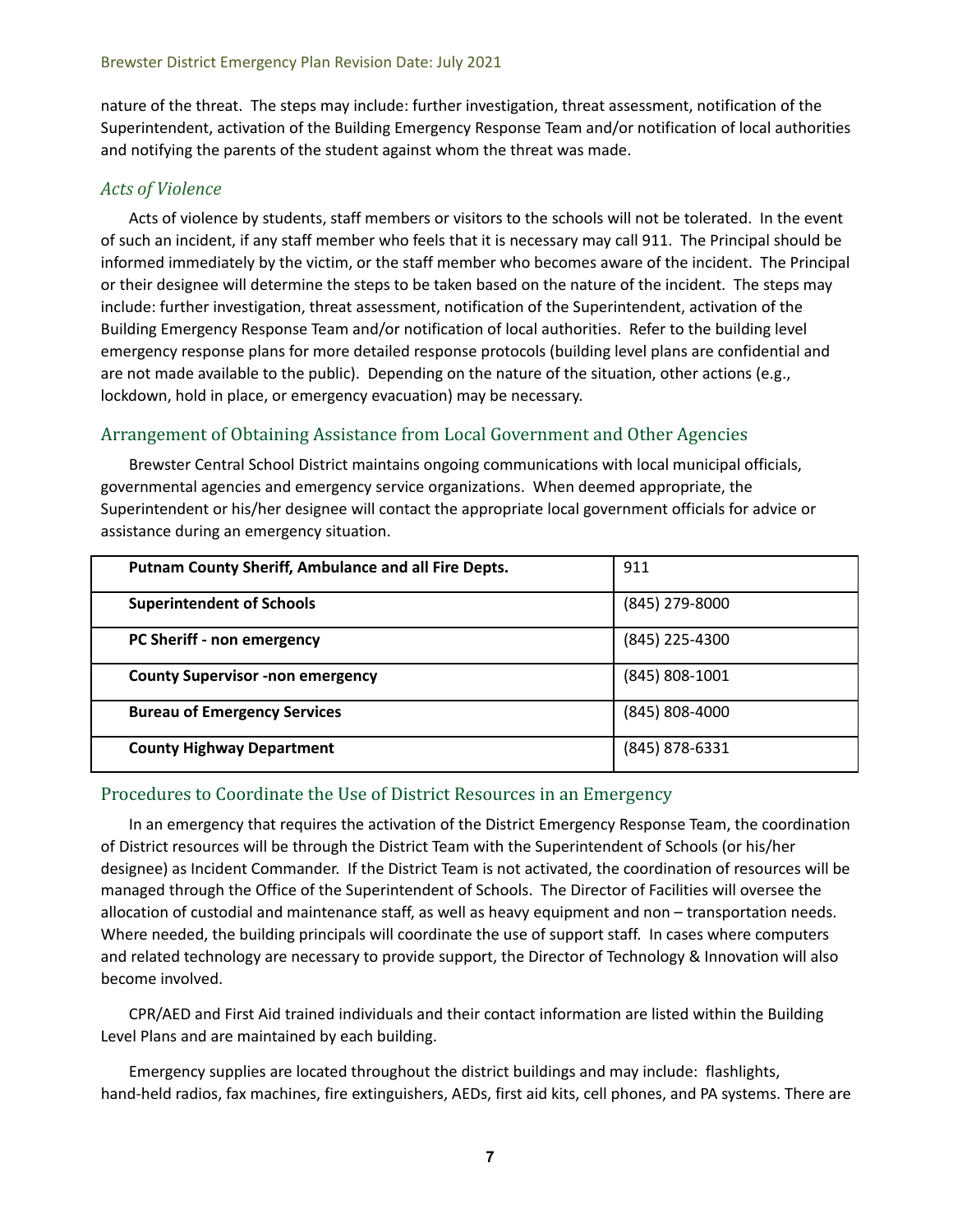emergency call boxes located strategically throughout the campuses. In addition, the district has generators, backhoes, and dump trucks.

#### Protective Action Options

 During certain emergency situations, one of a variety of protective actions may need to be employed. Summaries of the options are found below. Detailed plans associated with procedures for each school building are maintained in each building's school emergency response plan. Each building has plans to respond to bomb threats, hostage taking, intrusion, and kidnapping in addition to other responses.

#### *School Cancellation*

 School cancellation will be used when information regarding a potential crisis is received with enough lead-time to alert all staff and students. Examples include events such as weather-related incidents for which ample warning is normally provided or utility failures. Other situations, such as an incident at the Indian Point Nuclear Power Plant, may also dictate this action to allow Putnam County to use our schools as reception centers.

#### *Early Dismissal*

 Early dismissal will be used when school is in session and there is time to return staff and students to their homes before the expected emergency occurs. Early dismissal is activated by the superintendent of schools or his/her designee. It will be communicated to parents and guardians via: automated message, radio and television and in some cases text message.

#### *Shelter in Place*

 Suitable for a variety of reasons, shelter in place is used in response to a situation outside of the building such as a weather emergency or a chemical spill or other environmental hazard. The principal or their designee will usually activate the shelter in place.

#### *Hold in Place*

 Suitable for a variety of responses, hold in place offers the ability to isolate and control the movement and/or to relocate building occupants by rooms, halls, or areas to other parts of the building determined to be safe. In addition, it can be used as a precautionary measure prior to building evacuation. The principal or their designee will usually activate the hold in place annex.

#### *Evacuation*

 Evacuation/relocation will be used when school is in session and it has been determined that an occupied building or location does not provide a safe environment for staff and students. The principal or their designee usually activates an evacuation. In case of fire or large chemical spill, any staff member who becomes aware of the issue may activate the evacuation procedures.

#### *Lockout*

 In response to incidents of actual or potential threat from outside the building, a lockout may be initiated. The nature of the incident will determine if 911 should be called. For example, local law enforcement may contact school officials to advise them of a suspected fugitive in the immediate area of the school building. If a wild animal, such as a bear or raccoon that is acting strangely, were to wander onto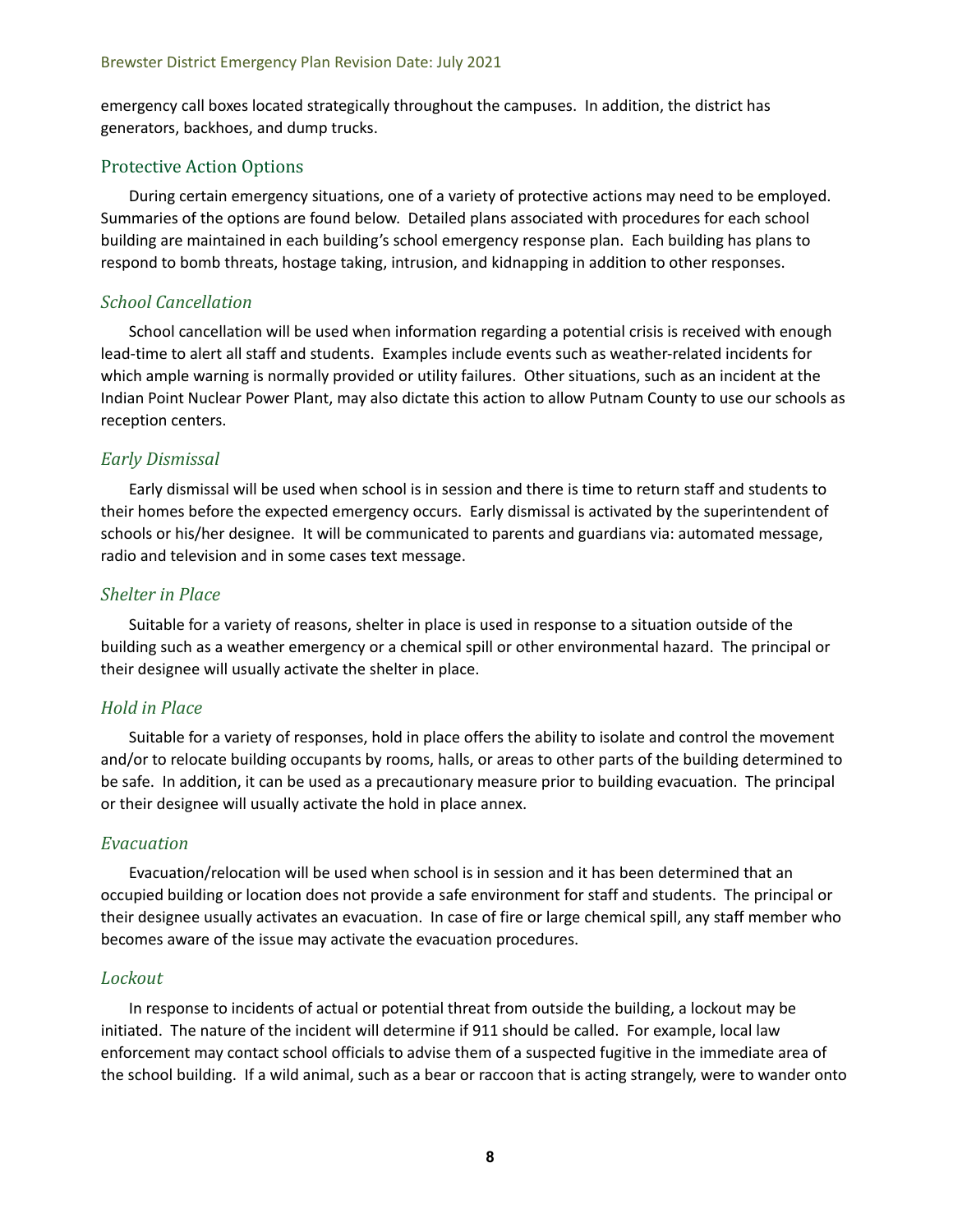school grounds, school officials could initiate a lockout and contact police. Any staff member who becomes aware of a threat outside the school may activate the lockout annex.

## *Lockdown*

 In response to incidents of actual violence, a lockdown may be initiated. If it is determined that a lockdown is necessary. Any staff member who becomes aware of an immediate threat of violence in or around the school is authorized to activate the lockdown annex.

## **Response Protocols**

 The School District recognizes that many different types of emergency situations may arise resulting in emergency specific responses. A detailed listing of emergency responses is included in each School Building Emergency Response Plan. For reasons of student safety these specific plans are confidential and will remain secure. Each Building Level School Safety Team will be responsible for reviewing and updating these responses and communicating them to staff and students.

Response protocols to specific emergencies will vary but usually will include the following:

- Implementation of Incident Command System
- Identification of decision makers
- Plans to safeguard staff and students
- Procedures to provide transportation, if necessary
- Procedures to notify parents
- Procedures to notify media
- Debriefing procedures

## Responses to Acts of Violence: Implied or Direct Threats

Response actions in individual buildings will include:

- Implementation of the Incident Command System
- Use of staff trained in de-escalation techniques
- Informing the Building Principal
- Determination of level of threat with Superintendent
- Contacting law enforcement agency and/or other first responders, as necessary
- Monitoring the situation
- Adjusting the response as appropriate
- Utilizing the Building Emergency Response Team, if necessary

## Responses to Acts of Violence: Actual

The following procedures will be followed when responding to actual acts of violence:

- Implementation of the Incident Command System
- Determination of the level of threat
- Isolation of the immediate area and evacuation, if necessary
- Informing the Building Principal and Superintendent
- If necessary, initiating lockdown procedures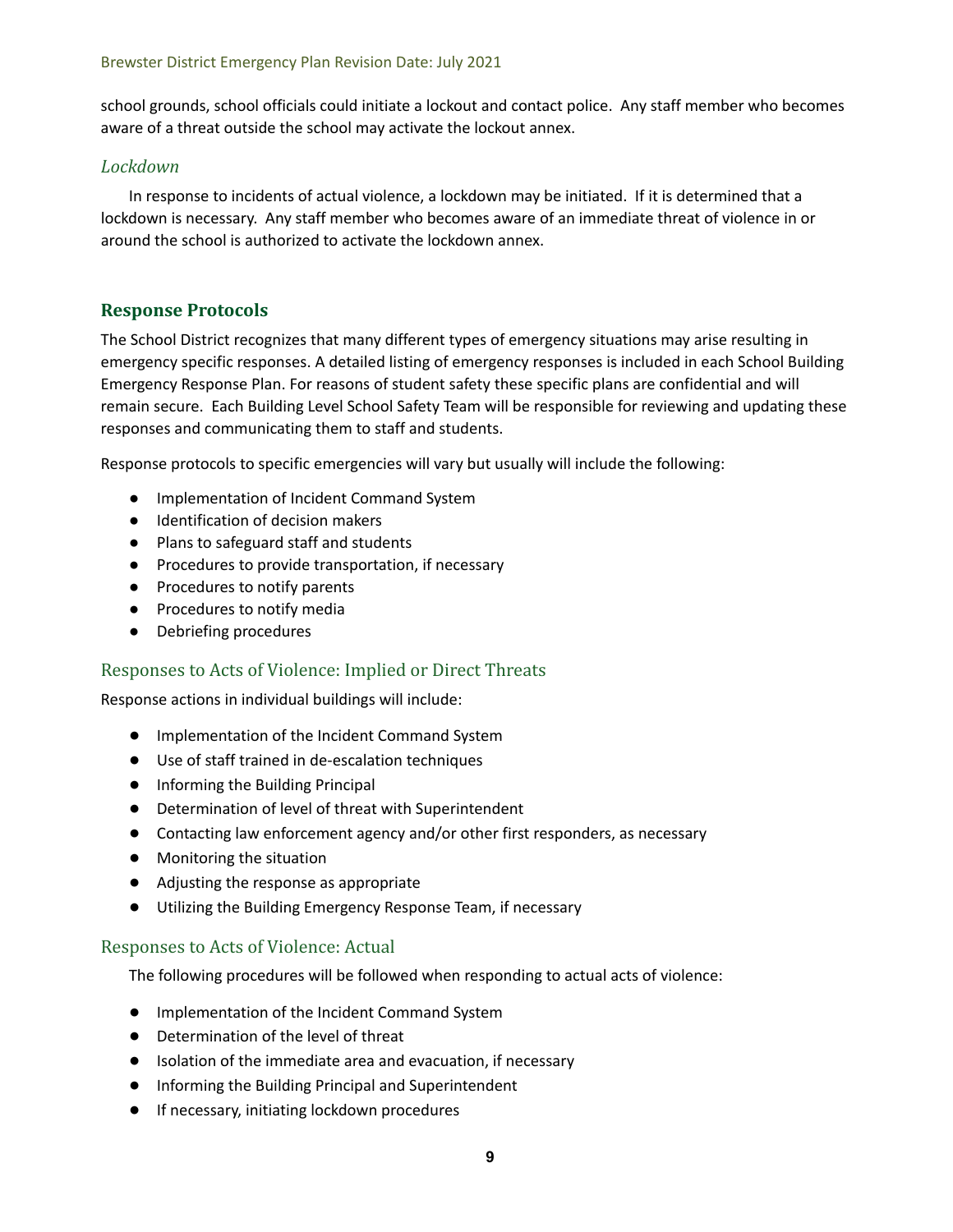- Contacting appropriate law enforcement agency and/or other first responders, as necessary
- Monitoring the situation

## District Emergency Response Team

 The Superintendent or his/her designee will act as Incident Commander. When the Incident Commander has been notified that an emergency exists, he/she will activate the Plan and direct the operation from the Command Post.

 All members of the District Emergency Response Team will assemble at the Command Post and implement the emergency response as directed by the Incident Commander.

## *Purpose of the District Emergency Response Team*

The following are the functions of our District Emergency Response Team:

- To identify the level of the emergency.
- ● To support the efforts of a Building Emergency Response Team to minimize the traumatic impact on staff and students and return the site to educational normalcy.
	- o Resource allocation
	- o Staff reallocation: substitutes, extra human services, transportation, etc.
	- o Security of the campus
	- o Media
- ● To coordinate efforts of Building Emergency Response Teams when numerous or all sites are impacted.
	- o Interface with law enforcement, fire, medical
	- o Media
	- o Resource allocation
- To manage:
	- o Communication with media
	- o Legal considerations, specialized equipment
	- o Communication with component school districts
	- o Communication with outside agencies
- To plan
	- o Educate staff, students and parents about plan
	- o Conduct drills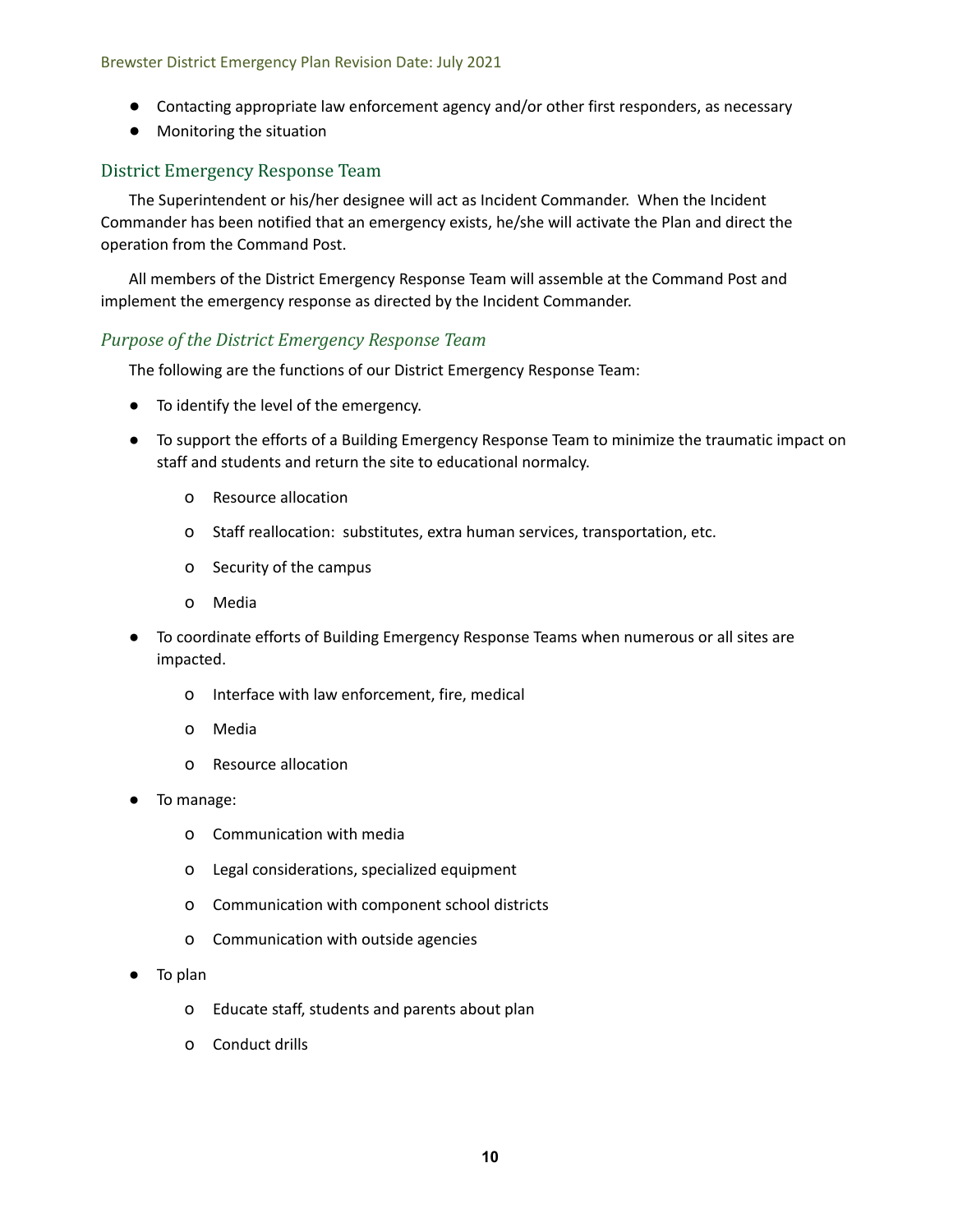## Response to an Incident:

 The Brewster Central School District will use the Incident Command System for schools to respond to incidents. Assignment for the response by the District Administration is below:

 **Incident Commander**: *sets the incident objectives, strategies and priorities; has overall responsibility for the incident response and coordinates all ICS functions. Responsible for ensuring safety, providing information services to internal and external stakeholders and for establishing and maintaining liaison with other agencies participating in the incident.*

|           | Name                    | Title                           |
|-----------|-------------------------|---------------------------------|
| Primary   | Laurie Bandlow          | Superintendent                  |
| Alternate | Michelle Gosh           | <b>Assistant Superintendent</b> |
| Alternate | Victor Karlsson         | <b>Assistant Superintendent</b> |
| Alternate | <b>Brent Harrington</b> | Director of Human Resources     |

 **Safety Officer**: *Monitors safety conditions and develops measures for assuring the safety of all response personnel.*

|           | Name          | Title                                |
|-----------|---------------|--------------------------------------|
| Primary   | Glen Freyer   | Director of Facilities II            |
| Alternate | Kenneth Winch | Asst. Dir. of Facilities             |
| Alternate | Lars Olenius  | Head Custodian, Brewster High School |

 **Liaison Officer:** *Assists establishing contacts with and coordinating outside agencies that provide services or resources – Red Cross, county, etc.*

|           | Name                    | Title                        |
|-----------|-------------------------|------------------------------|
| Primary   | <b>Brent Harrington</b> | Director of Human Resources  |
| Alternate | Glen Freyer             | Director of Facilities II    |
| Alternate | Kenneth Winch           | Asst. Director of Facilities |

 **Public Information Officer**: *Media liaison, official spokesperson for school; coordinates information for parents and staff.*

|           | Name            | Title                               |
|-----------|-----------------|-------------------------------------|
| Primary   | Michelle Gosh   | <b>Assistant Superintendent</b>     |
| Alternate | James Treloar   | Director of Technology & Innovation |
| Alternate | Victor Karlsson | <b>Assistant Superintendent</b>     |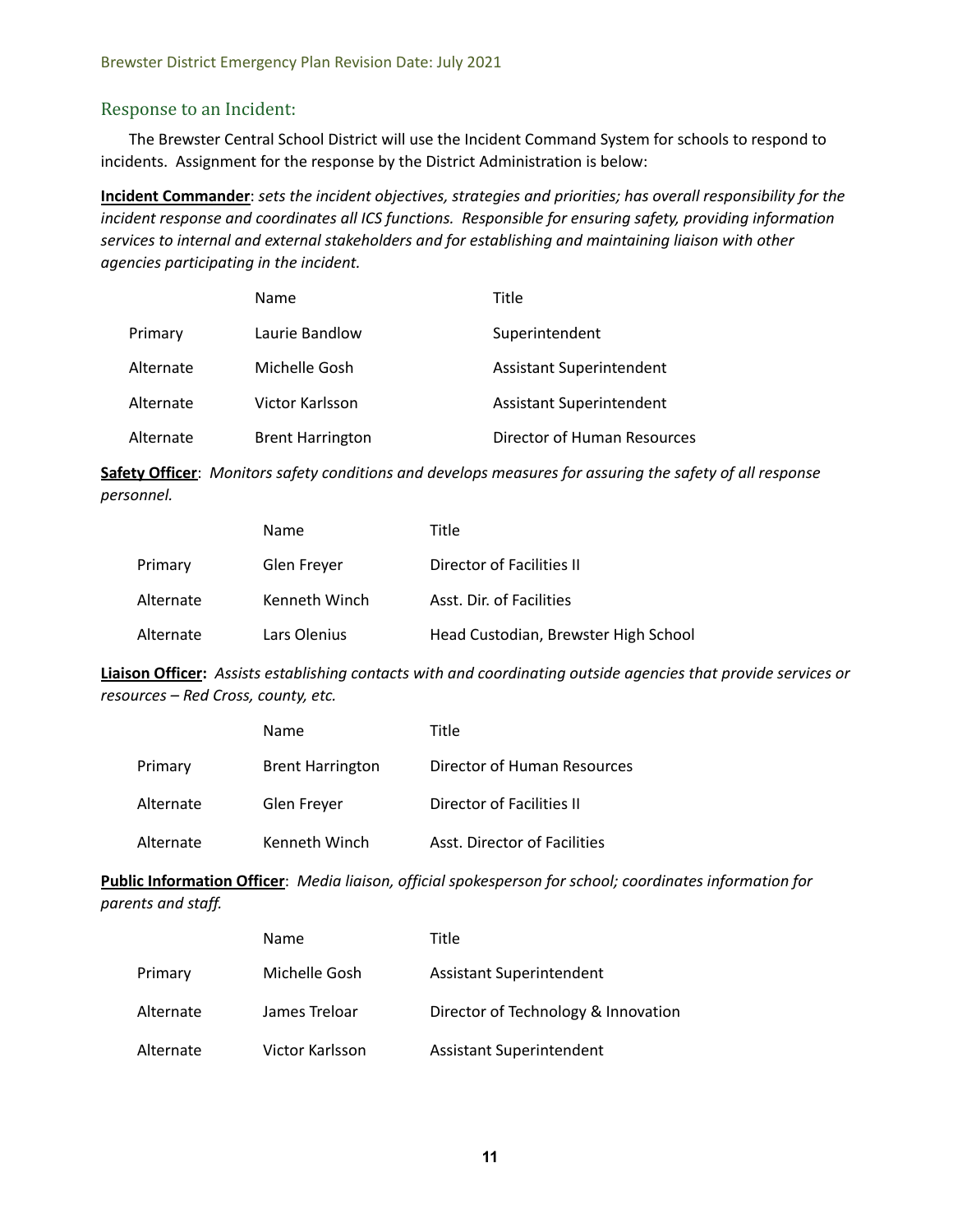# *District Emergency Response Team Members*

| Title                                                               | Name                    |
|---------------------------------------------------------------------|-------------------------|
| Superintendent of Schools                                           | Laurie Bandlow          |
| Assistant Superintendent for Curriculum, Instruction and Assessment | Michelle Gosh           |
| Assistant Superintendent for Finance and Operations                 | Victor Karlsson         |
| Director of Human Resources                                         | <b>Brent Harrington</b> |
| Director of Technology & Innovation                                 | James Treloar           |
| Director of Facilities II                                           | Glen Freyer             |
| Supervisor of Transportation                                        | Mary Smith              |

# *Alternates for the District Emergency Response Team*

| Title                                   | Name                |
|-----------------------------------------|---------------------|
| Principal, High School                  | Nichole Horler      |
| Principal, Wells Middle School          | Christian Hernandez |
| <b>Assistant Director of Facilities</b> | Kenny Winch         |
| Assistant Supervisor of Transportation  | Michele Muentener   |

# *Incident Command Post and Equipment*

| <b>Primary Command Post Location:</b> | District Office Superintendent's Conference Room              |
|---------------------------------------|---------------------------------------------------------------|
| Alternate Command Post:               | District Office Board Room                                    |
| Command Post if DO is not available:  | <b>Transportation Garage Offices</b>                          |
| Equipment Location:                   | District Office Conference Room/Director of Facilities Office |

| National Weather Bureau (NOAA radio)-includes<br>commercial stations | List of Emergency Telephone Numbers |
|----------------------------------------------------------------------|-------------------------------------|
| Radio Systems, radio units                                           | Computer Internet Access/ConnectEd  |
| Telephones and cell phones and emergency phones                      | Tape Recorder                       |
| <b>Emergency lighting</b>                                            | List of Hazardous Materials         |
| Generator                                                            | Maps, charts, etc.                  |
| Flashlights                                                          | <b>Office Supplies</b>              |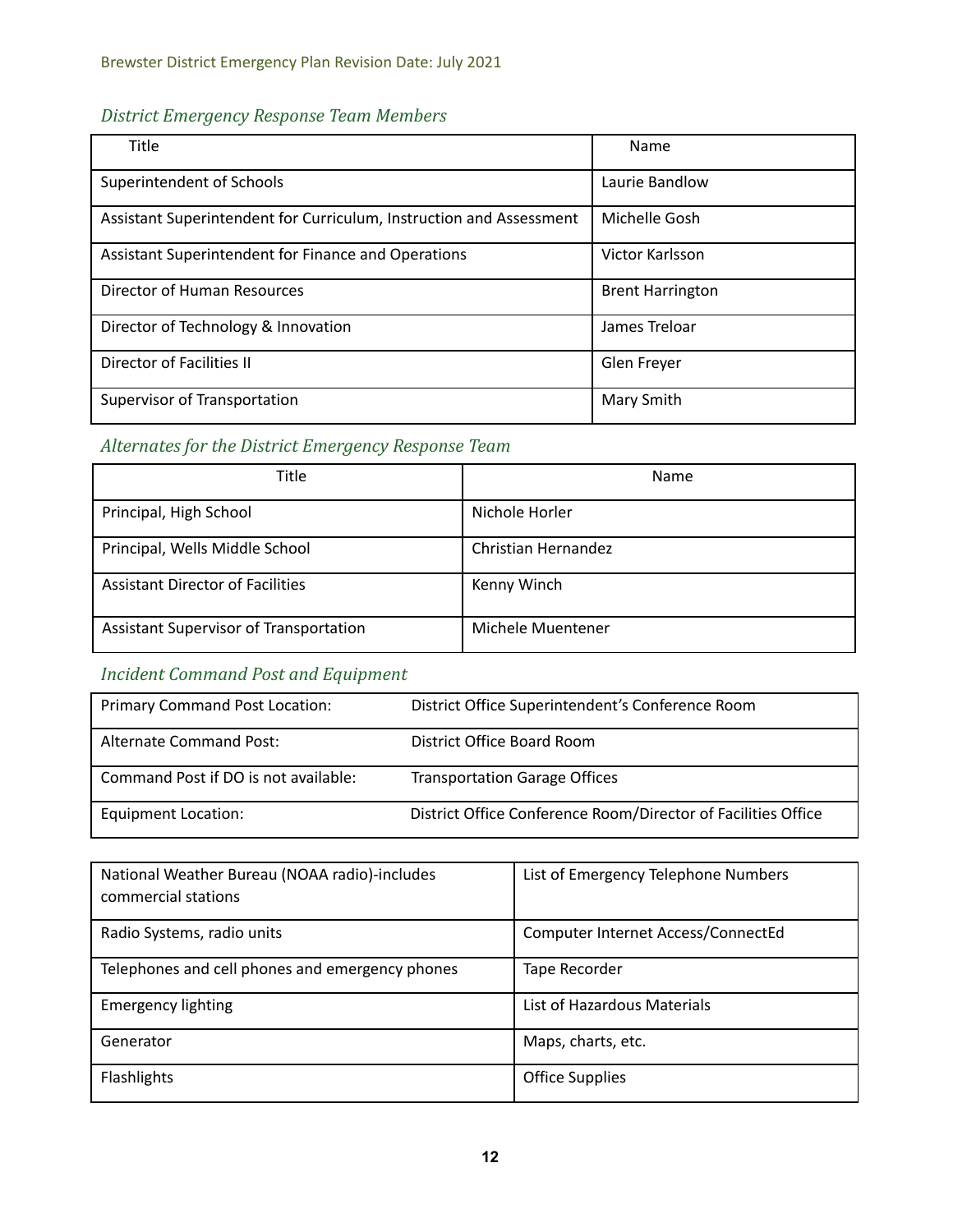## **SECTION IV: RECOVERY**

 As part of the planning process, a post-incident plan provides a scaffold on which the needs of all individuals are addressed. The Brewster Central School District Safety/Emergency Response Team is charged with providing support to the Building Teams.

 The Brewster Central School District will support any building to recover from an emergency situation. School mental health staff may be assigned to respond to assist the affected staff and students. If the need is greater than that which can be managed by district personnel, Putnam/Northern Westchester BOCES Regional Crisis Team may be requested. The Putnam/Northern Westchester BOCES Regional Crisis Team will be available to assist with any recovery support including personnel and informational literature.

## *PRIVATE EDUCATIONAL FACILITIES*

#### *Private Schools*

| School          | Address                             | Type   | Main Phone #      | <b>Main Contact</b> |
|-----------------|-------------------------------------|--------|-------------------|---------------------|
| Green Chimneys  | 400 Doansburg Rd Brewster,<br>10509 | K-12   | 845-279-2995 X100 | Dr. Edward Placke   |
| Longview School | 83 Main Street Brewster 10509       | $K-12$ | 845-259-8259      | Mr. Mark Jacobs     |

#### *Pre - Schools*

| The Children's Station IN BUSINESS     | 278-8726          |
|----------------------------------------|-------------------|
| Creative Kids IN BUSINESS              | . 279-9100        |
| Nature's Nursery IN BUSINESS           | 279-2995 ext. 301 |
| Over the Rainbow Childcare IN BUSINESS | 940-0100          |

## Policy References

| Policy                                                            | <b>Policy Number</b> |
|-------------------------------------------------------------------|----------------------|
| Visitors to School                                                | 3210                 |
| Code of Conduct on School Property                                | 3410                 |
| Non-Discrimination and Anti-Harassment in the District            | 3420                 |
| <b>Unplanned School Closings</b>                                  | 3510                 |
| <b>Reporting of Hazards</b>                                       | 5631                 |
| Smoking/Tobacco Use                                               | 5640                 |
| <b>School Safety Plans</b>                                        | 5681                 |
| Fire and Emergency Drills, Bomb Threats, and Bus Emergency Drills | 5683                 |
| Vandalism                                                         | 5686                 |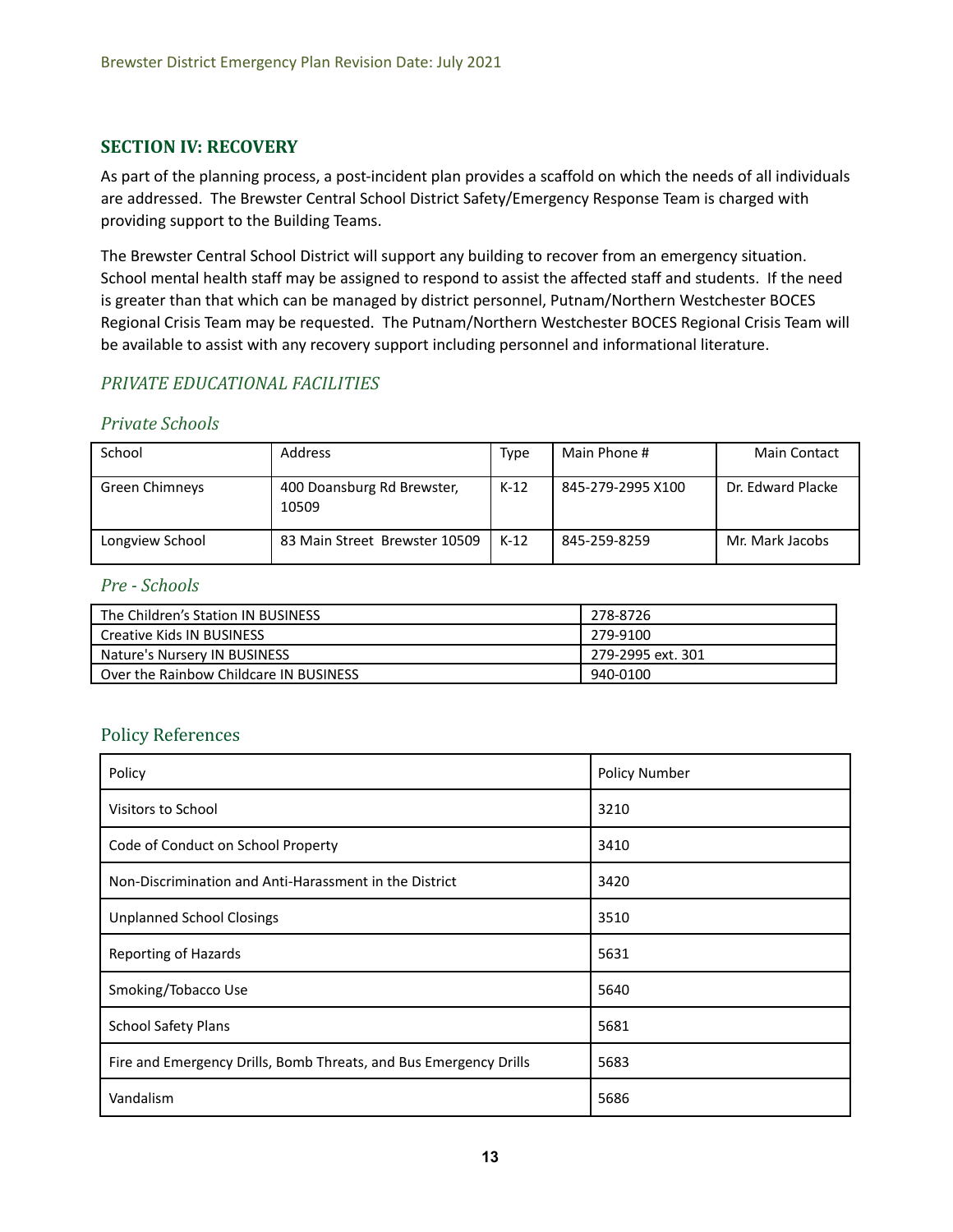#### Brewster District Emergency Plan Revision Date: July 2021

| School Bus Safety                            | 5730 |
|----------------------------------------------|------|
| <b>Student Conduct</b>                       | 7312 |
| <b>Suspension of Students</b>                | 7313 |
| <b>Prohibited Conduct</b>                    | 7317 |
| Drug and Alcohol Abuse                       | 7320 |
| Weapons in School                            | 7360 |
| Safety Conditions and Prevention Instruction | 8210 |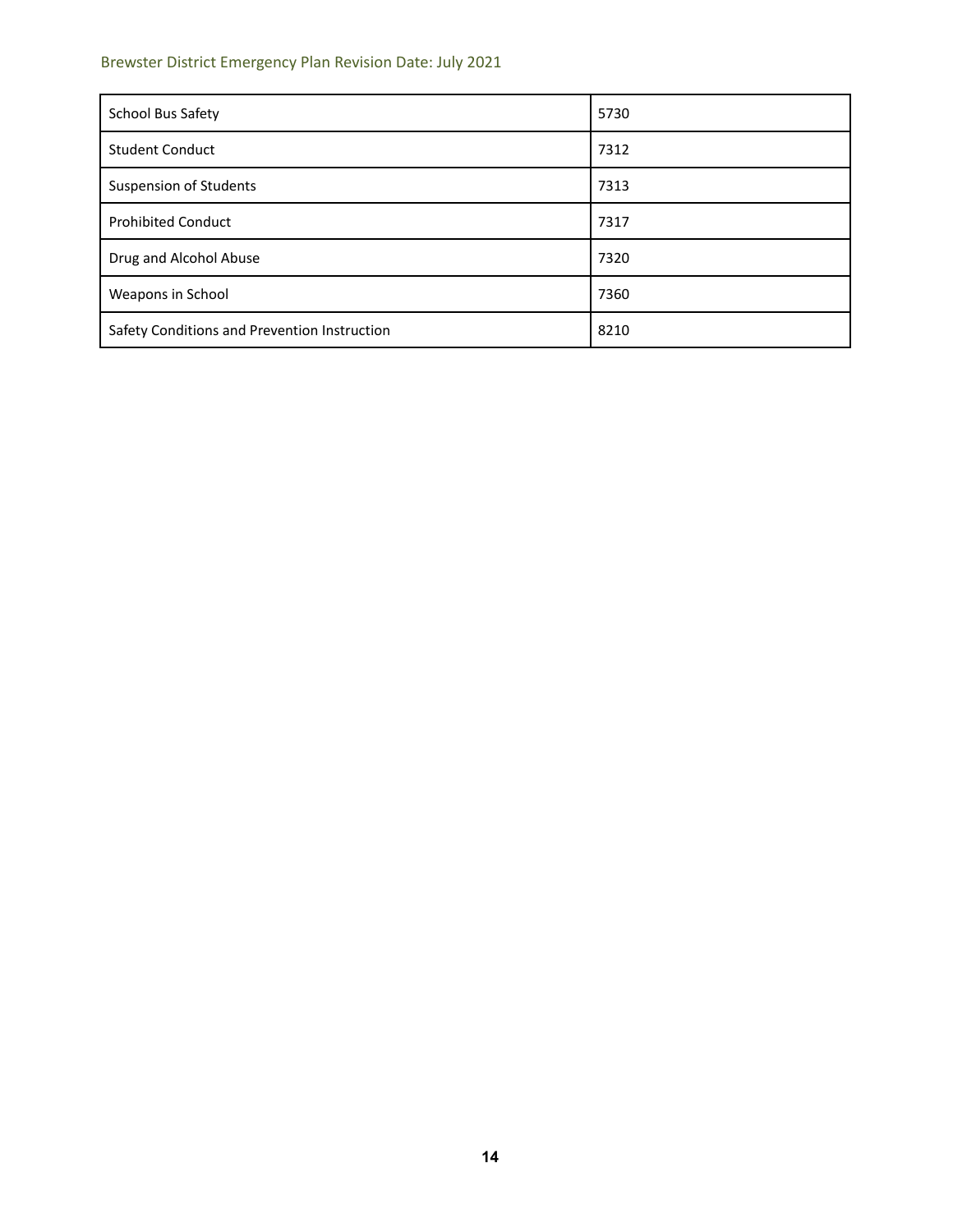# ADDENDUM: CONTINUATION OF OPERATIONS PLAN

PROTOCOLS FOR RESPONDING T<sup>O</sup> A PUBLIC HEALTH EMERGENCY INVOLVING A COMMUNICABLE DISEASE FOR THE BREWSTER CENTRAL SCHOOL DISTRICT

# ACTIVATION:

These protocols have been developed to respond to a public health emergency. Directive shall come from New York State Education Department, New York State Department of Health, Putnam County Department of Health, or other appropriate agency for this protocol to be activated.

# PURPOSE:

This document has been developed in accordance with the amended New York State Labor Law section 27-c and New York State Education Law 2801-a paragraph 2(m) (as amended by section 1 of part b of chapter 56 of the laws of 2016). These laws were amended by the passing of N.Y. State Senate, S8617B, 2019 Leg., and N.Y. State Assembly., A10832, 2019 Leg. on 9-7-2020 that requires [all public employers to adopt a](https://drive.google.com/file/d/1VdH1eEe8X819jqm5qA7fo5h1aPnP3iOE/view?usp=sharing) [plan for operations in the event of a declared public health emergency involving a](https://drive.google.com/file/d/1VdH1eEe8X819jqm5qA7fo5h1aPnP3iOE/view?usp=sharing) [communicable disease](https://drive.google.com/file/d/1VdH1eEe8X819jqm5qA7fo5h1aPnP3iOE/view?usp=sharing). The plan includes the identification of essential positions, facilitation of remote work for non-essential positions, provision of personal protective equipment, and protocols for supporting contact tracing.

# PROTOCOLS:

*Requirements of the regulation are in red.*

*Districts should enter their text in blue.*

*Tables and boxes in black are for entry of the actual plan components.*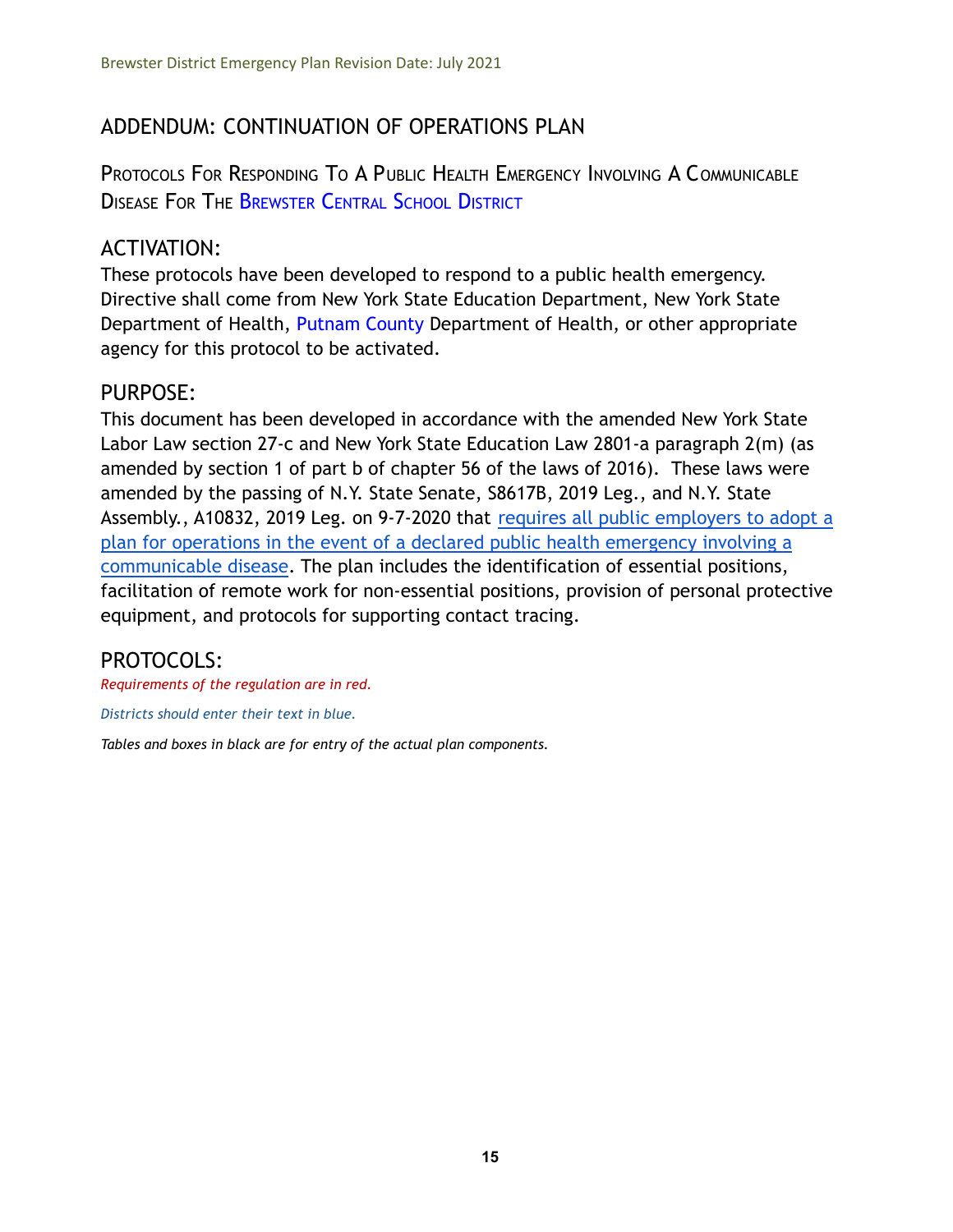# DEFINITIONS:

**Essential** shall refer to a designation made that a public employee or contractor is required to be physically present at a work site to perform his or her job. NYS Labor Law Section 27-c  $(1)(d)$ ).

**Non-essential** shall refer to a designation made that a public employee or contractor is not required to be physically present at a work site to perform his or her job. NYS Labor Law Section 27-c  $(1)(e)$ ).

**Communicable disease** shall mean an illness caused by an infectious agent or its toxins that occurs through the direct or indirect transmission of the infectious agent or its products from an infected individual or via an animal, vector or the inanimate environment to a susceptible animal or human host.

NYS Labor Law Section 27-c (1)(f)).

**Personal protective equipment** shall mean all equipment worn to minimize exposure to hazards, including gloves, masks, face shields, foot and eye protection, protective hearing devices, respirators, hard hats, and disposable gowns and aprons. NYS Labor Law Section 27-c (1)(a)).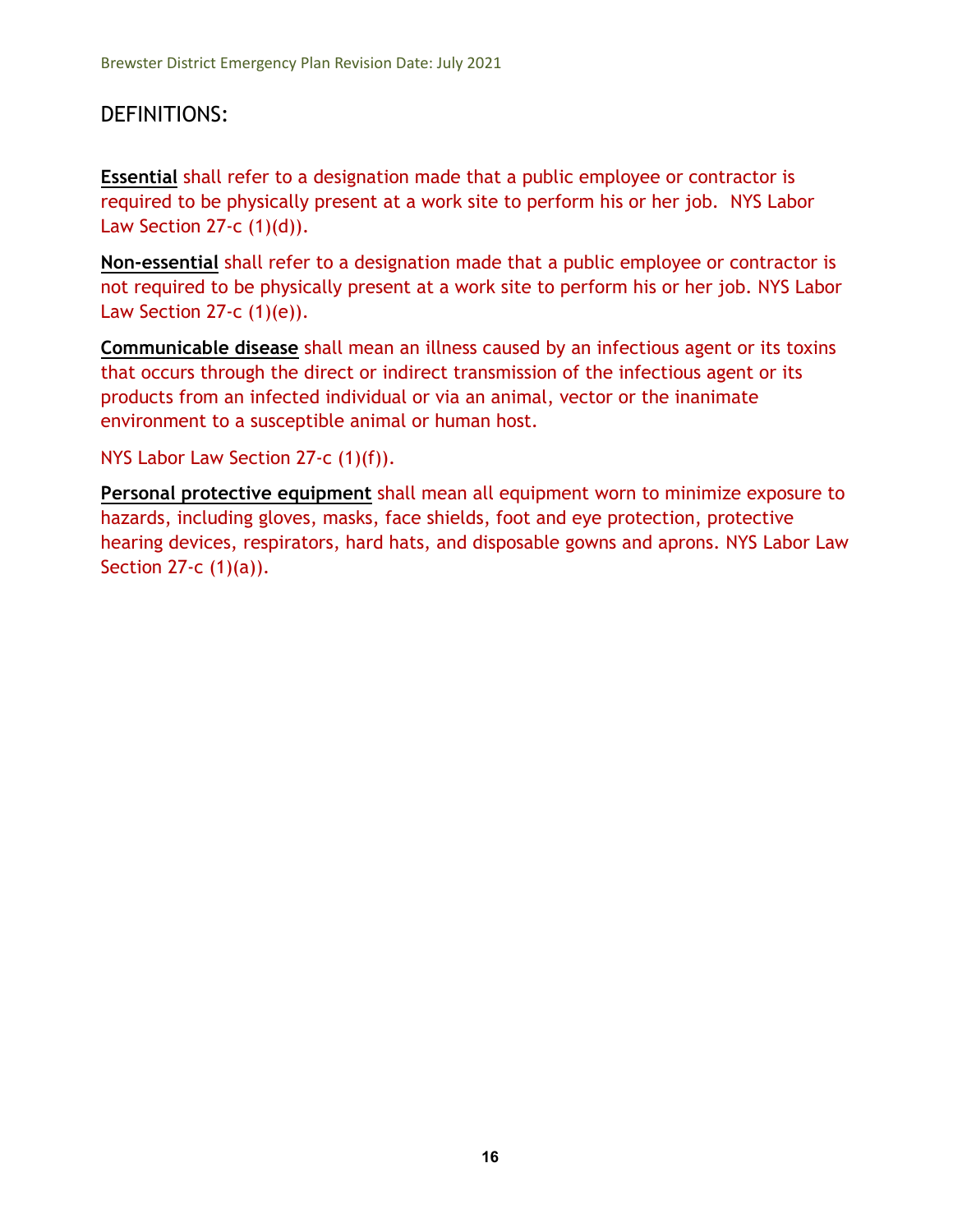# **IDENTIFICATION OF ESSENTIAL POSITIONS**

In the event of a state ordered reduction of in-person workforce, below is a sample list of essential positions and titles along with the justification for this assignment. NYS Labor Law Section 27-c (1)(d)) and NYS Labor Law Section 27-c (3)(a)).

| <b>Position</b>          | <b>Title</b>                                                                     |  |
|--------------------------|----------------------------------------------------------------------------------|--|
|                          | Director of Technology and Innovation                                            |  |
| Information Technology   | <b>Assistant Director of Technology and Network Support</b><br><b>Operations</b> |  |
|                          | <b>School Information Systems Data Manager</b>                                   |  |
|                          | <b>Network Specialist</b>                                                        |  |
|                          | <b>Computer Support Technician</b>                                               |  |
|                          | <b>Computer Aide</b>                                                             |  |
|                          | <b>Clerical Aide</b>                                                             |  |
|                          | <b>Director of Facilities</b>                                                    |  |
| Custodial and            | <b>Assistant Director of Facilities</b>                                          |  |
| Maintenance              | Head Custodian, Custodian in Charge                                              |  |
|                          | <b>Maintenance Worker</b>                                                        |  |
|                          | <b>Cleaner</b>                                                                   |  |
|                          | Superintendent, Assistant Superintendent, Director of<br><b>HR</b>               |  |
|                          | <b>School Business Administrator, Treasurer</b>                                  |  |
|                          | Principal,                                                                       |  |
| Administration           | <b>Assistant Principal</b>                                                       |  |
|                          | <b>Director, Assistant Director</b>                                              |  |
|                          | <b>Confidential Secretary</b>                                                    |  |
|                          | <b>Clerical Unit Staff</b>                                                       |  |
|                          | <b>Computer Operations Aide, Clerical Aide</b>                                   |  |
| <b>Faculty and Staff</b> | <b>Teacher, Related Service Provider</b>                                         |  |
|                          | <b>Teaching Assistant, Teacher Aide</b>                                          |  |
|                          | <b>Nurse</b>                                                                     |  |
| Security                 | School Resource Officer, Security Patrol Officer                                 |  |
|                          | <b>Supervisor of Transportation</b>                                              |  |
|                          | <b>Assistant Supervisor of Transportation</b>                                    |  |
|                          | <b>Dispatcher</b>                                                                |  |
|                          | <b>Transportation Operations Assistant</b>                                       |  |
| Transportation           | <b>Head Mechanic</b>                                                             |  |
|                          | Mechanic                                                                         |  |
|                          | <b>Driver/Maintenance</b>                                                        |  |
|                          | <b>Bus Driver</b>                                                                |  |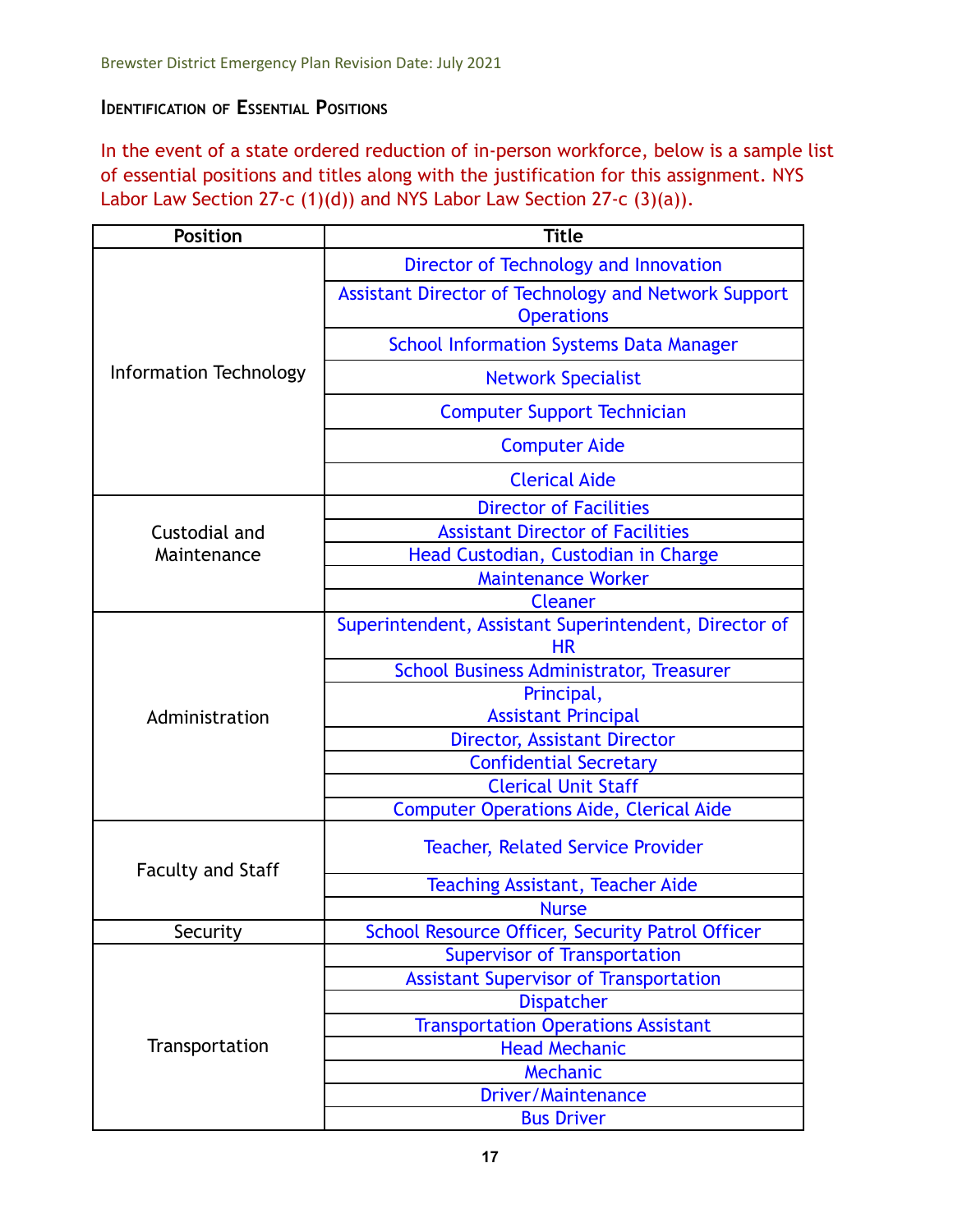|              | <b>Bus Monitor</b>                           |  |
|--------------|----------------------------------------------|--|
|              | <b>Director of Child Nutrition</b>           |  |
|              | <b>Assistant Director of Child Nutrition</b> |  |
| Food Service | <b>Cook, Assistant Cook</b>                  |  |
|              | <b>Food Service Worker</b>                   |  |

# **TELECOMMUTING PROTOCOLS**

Telecommuting Protocols NYS Labor Law Section 27-c (3)(b)

Listing of Non-essential position titles and contractor titles who will need to tele-commute along with equipment deemed essential to their role.

Non-essential shall refer to that employee who is not required to be physically present at a work site to perform his or her job and may perform his or her job remotely. There may be some staff who will not be able to telecommute nor will they be able to work on campus. The need for these staff will be determined on a case-by-case basis and by job title.

Brewster Central School District Department of Technology & Innovation has protocols in place to allow most employees to work remotely as determined by the Superintendent, Assistant Superintendent and departmental supervisors. Equipment will be issued on an as-needed basis after the appropriate administrator makes a formal request to the Director of Technology & Innovation. Below is the listing of non-essential personnel who have been identified as needing equipment.

| <b>Non-Essential Position Titles</b> |       |        |            |
|--------------------------------------|-------|--------|------------|
|                                      | Phone | Laptop | <b>RSA</b> |
|                                      |       |        |            |
|                                      |       |        |            |
|                                      |       |        |            |

Downloading and installing software and data.

At Brewster Central School District, any equipment that is assigned to a staff member is preloaded with the appropriate software for that position. In addition, staff are encouraged to share documents using Google Drive. Some staff will be issued VPN access as needed, to allow for access to the departmental files and programs. The appropriate administrator identifies the need for VPN access. The Director of Technology & Innovation or his/her designee, and an Assistant Superintendent, will review this request, prior to the issuance of the VPN access. Transfer of phone lines to work or personal cell phones.

In the event of a pandemic, the district will use Cisco IP Communicator or Bria Solo which allows the answering of calls through employees' laptops for those employees who have VPN Access.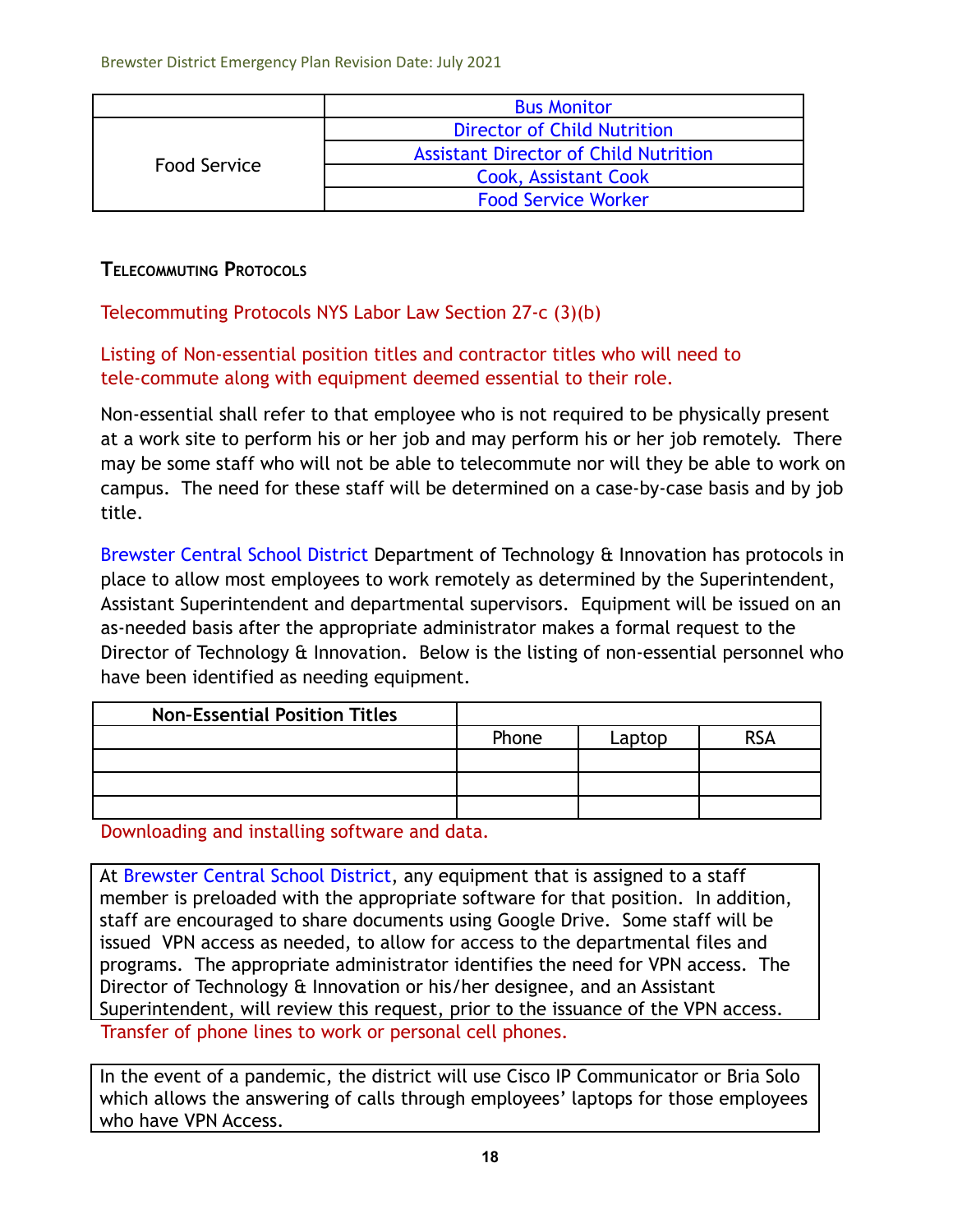# **STAGGERING OF WORK SHIFTS**

Description of how the employer will stagger work shifts of essential employees to avoid overcrowding on public transportation and at work sites. NYS Labor Law Section  $27-c$ 

 $(3)(c)$ .

Brewster Central School District will have several options to comply with this requirement.

- Support Services Staff are encouraged to maintain social distancing, whenever possible; shifts are staggered throughout the day to limit overlapping and avoid overcrowding
- Office Staff are encouraged to maintain social distancing, whenever possible; staff are assigned to cohorts, reporting on alternate workdays and limiting capacity below 50%, or less, depending on the guidance from the NYSDOH and the Governor's Office.
- If necessary, we will limit the number of staff reporting to the lowest level in order to maintain the minimal integrity of operations and facilities.

# **PERSONAL PROTECTIVE EQUIPMENT**

A description of the protocol the employer will implement in order to procure the appropriate personal protective equipment for essential employees, based upon the various tasks and needs of such employees in a quantity sufficient to provide at least two pieces of each type of personal protective equipment to each essential employee during any given work shift. Such description shall also include a plan for storage of such equipment to prevent degradation and permit immediate access in the event of an emergency declaration. NYS Labor Law Section 27-c (3)(d).

## *Plan to procure PPE*

PPE will be purchased following ordinary procurement procedures, if practical. Otherwise, any reliable source of PPE will be contacted for availability and orders that fulfill the table below will be placed. Brewster Central School District staff in conjunction with the appropriate departments will work together to find reliable sources. Duplicate orders will be placed if there is a potential issue with supply chains.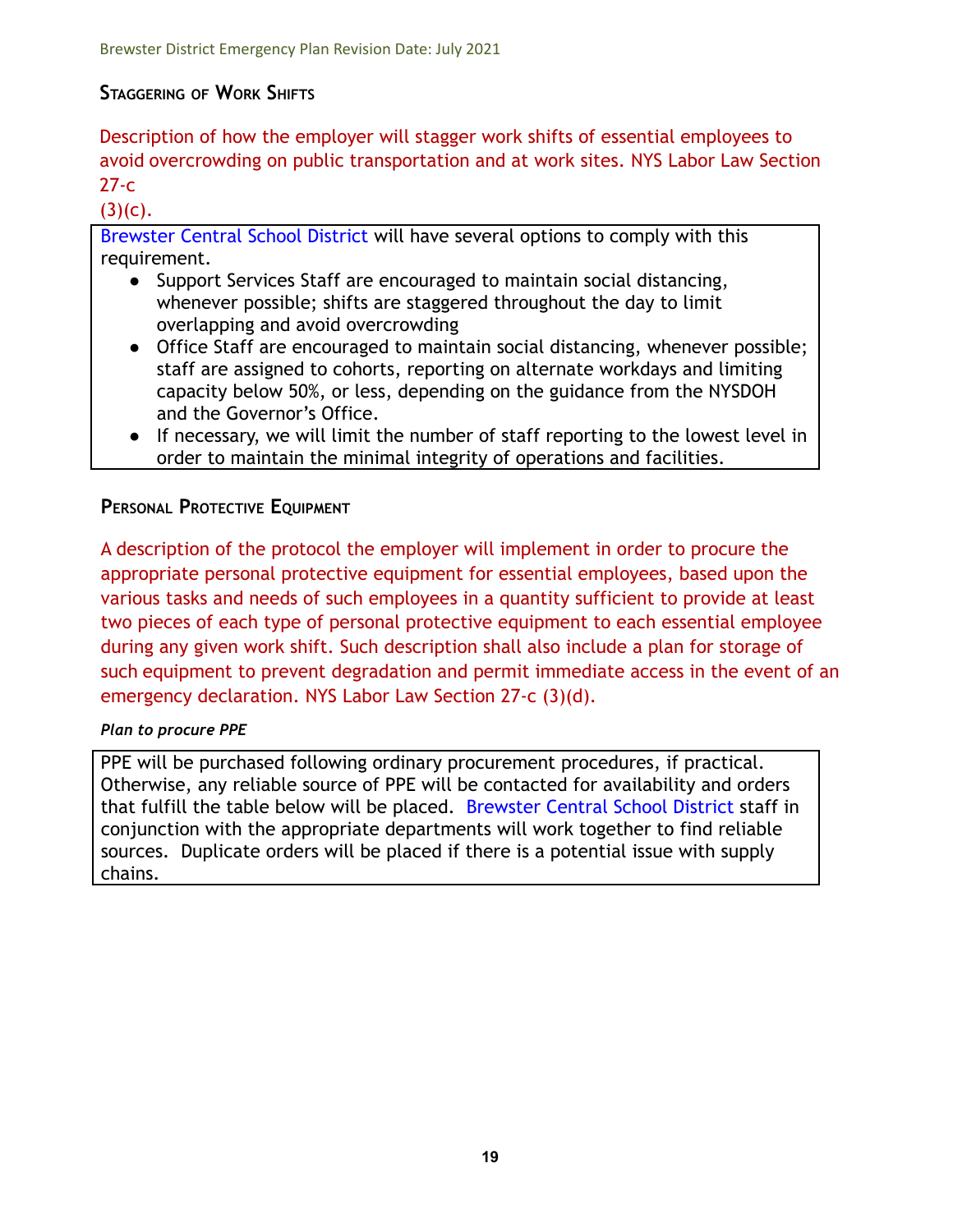## *Minimum PPE Required*

# PPE for each essential employee.

| Position                                                                                   | <b>Anticipated On-site</b><br>Obligation | Masks | Pairs of<br>gloves | Face<br>Shield |
|--------------------------------------------------------------------------------------------|------------------------------------------|-------|--------------------|----------------|
| <b>Information Technology</b>                                                              |                                          |       |                    |                |
| <b>Director of Technology</b><br>and Innovation                                            | In 50% of the time                       |       |                    |                |
| <b>Assistant Director of</b><br><b>Technology and Network</b><br><b>Support Operations</b> | In 50% of the time                       |       |                    |                |
| <b>School Information</b><br><b>Systems Data Manager</b>                                   | In 50% of the time                       |       |                    |                |
| <b>Network Specialist</b>                                                                  | Total (2): each in 50%<br>of the time    |       |                    |                |
| <b>Computer Support</b><br><b>Technician</b>                                               | In 50% of the time                       |       |                    |                |
| <b>Computer Aide</b>                                                                       | In 50% of the time                       |       |                    |                |
| <b>Clerical Aide</b>                                                                       | In 50% of the time                       |       |                    |                |
|                                                                                            | <b>Custodial and Maintenance</b>         |       |                    |                |
| <b>Director of Facilities</b>                                                              | In 50% of the time                       |       |                    |                |
| <b>Assistant Director of</b><br><b>Facilities</b>                                          | In 50% of the time                       |       |                    |                |
| <b>Head Custodian, Custodian</b><br>in Charge                                              | $(2)$ per day                            |       |                    |                |
| <b>Maintenance Worker</b>                                                                  | (7) per day                              |       |                    |                |
| <b>Cleaner</b>                                                                             | (5) per day                              |       |                    |                |
|                                                                                            | Administration                           |       |                    |                |
| Superintendent, Assistant<br>Superintendent, Director<br>of HR                             | Total $(4)$ : each in 50%<br>of the time |       |                    |                |
| <b>School Business</b><br><b>Administrator, Treasurer</b>                                  | Total $(2)$ : each in 50%<br>of the time |       |                    |                |
| Principal,<br><b>Assistant Principal</b>                                                   | Total $(9)$ : each in 50%<br>of the time |       |                    |                |
| Director, Assistant<br><b>Director</b>                                                     | Total $(4)$ : each in 50%<br>of the time |       |                    |                |
| <b>Confidential Secretary</b>                                                              | Total $(4)$ : each in 50%<br>of the time |       |                    |                |
| <b>Clerical Unit Staff</b>                                                                 | Total (24): each in<br>50% of the time   |       |                    |                |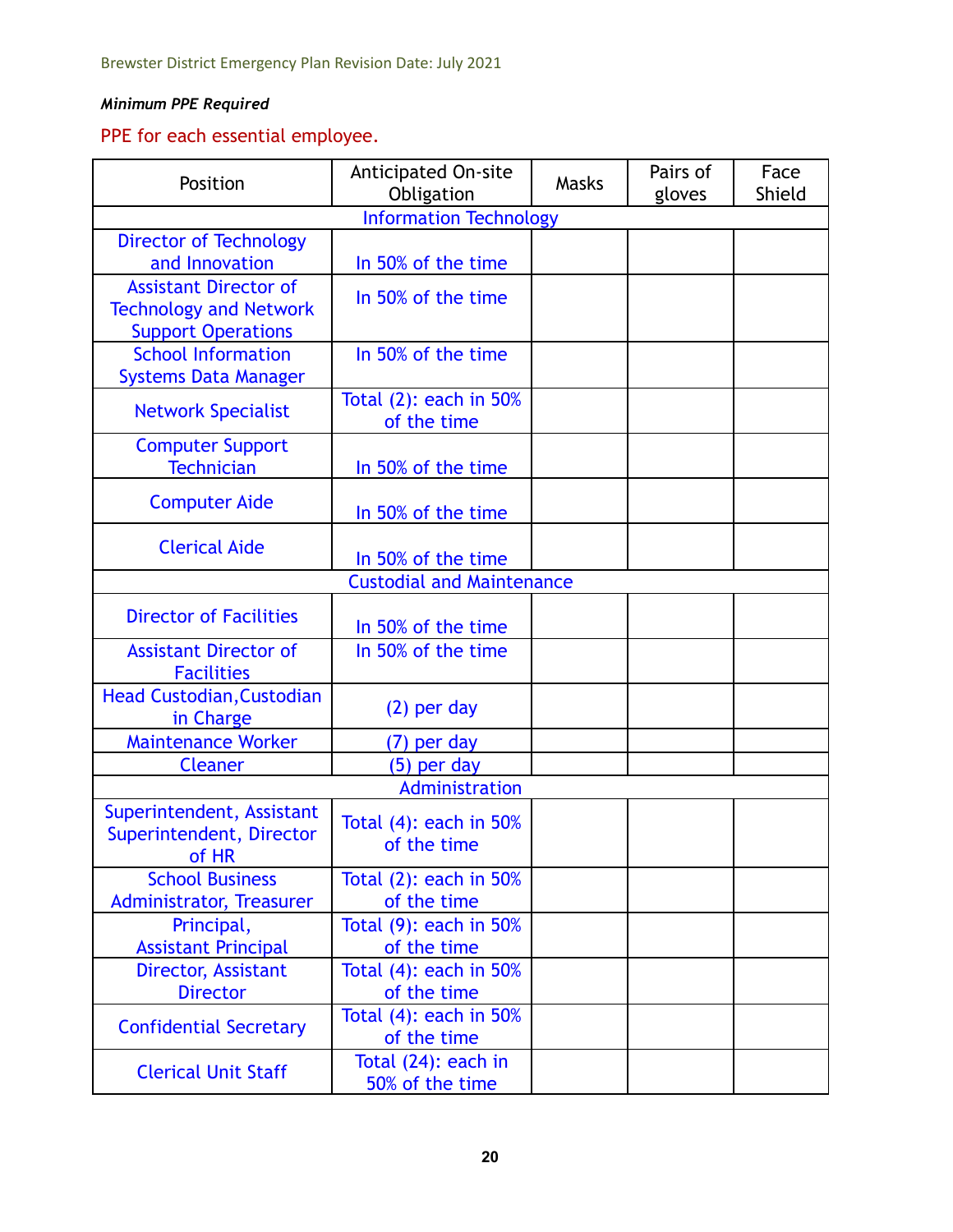Brewster District Emergency Plan Revision Date: July 2021

| <b>Computer Operations Aid,</b>                                   | Total $(8)$ : each in 50%                       |  |  |  |
|-------------------------------------------------------------------|-------------------------------------------------|--|--|--|
| <b>Clerical Aide</b>                                              | of the time                                     |  |  |  |
| <b>Teacher, Related Service</b>                                   | <b>Faculty and Staff</b><br>Total (24): each in |  |  |  |
| Provider                                                          | 50% of the time                                 |  |  |  |
|                                                                   | Total (7): each in 50%                          |  |  |  |
| <b>Nurse</b>                                                      | of the time                                     |  |  |  |
|                                                                   | Security                                        |  |  |  |
| <b>School Resource Officer,</b><br><b>Security Patrol Officer</b> | $(4)$ per day                                   |  |  |  |
|                                                                   | <b>Transportation</b>                           |  |  |  |
| <b>Supervisor of</b><br><b>Transportation</b>                     | In 50% of the time                              |  |  |  |
| <b>Assistant Supervisor of</b><br><b>Transportation</b>           | In 50% of the time                              |  |  |  |
| <b>Dispatcher</b>                                                 | Total (3): each in 50%<br>of the time           |  |  |  |
| <b>Transportation Operations</b><br><b>Assistant</b>              | Total (2): each in 50%<br>of the time           |  |  |  |
| <b>Head Mechanic</b>                                              | In 50% of the time                              |  |  |  |
| Mechanic                                                          | Total $(3)$ : each in 50%<br>of the time        |  |  |  |
| Driver/Mechanic                                                   | Total (3): each in 50%<br>of the time           |  |  |  |
| <b>Driver/Maintenance</b>                                         | Total (2): each in 50%<br>of the time           |  |  |  |
| <b>Bus Driver</b>                                                 | $(10)$ per day                                  |  |  |  |
| <b>Bus Monitor</b>                                                | $(10)$ per day                                  |  |  |  |
| <b>Food Service</b>                                               |                                                 |  |  |  |
| <b>Director of Child Nutrition</b>                                | In 50% of the time                              |  |  |  |
| <b>Assistant Director of Child</b><br><b>Nutrition</b>            | In 50% of the time                              |  |  |  |
| <b>Cook, Assistant Cook</b>                                       | Total $(4)$ : each in 25%<br>of the time        |  |  |  |
| <b>Food Service Worker</b>                                        | Total $(8)$ : each in 50%<br>of the time        |  |  |  |

# *Additional Supplies*

- *●* N95 respirators surgical masks, as deemed necessary.
- *●* 130 isolation gowns, as deemed necessary.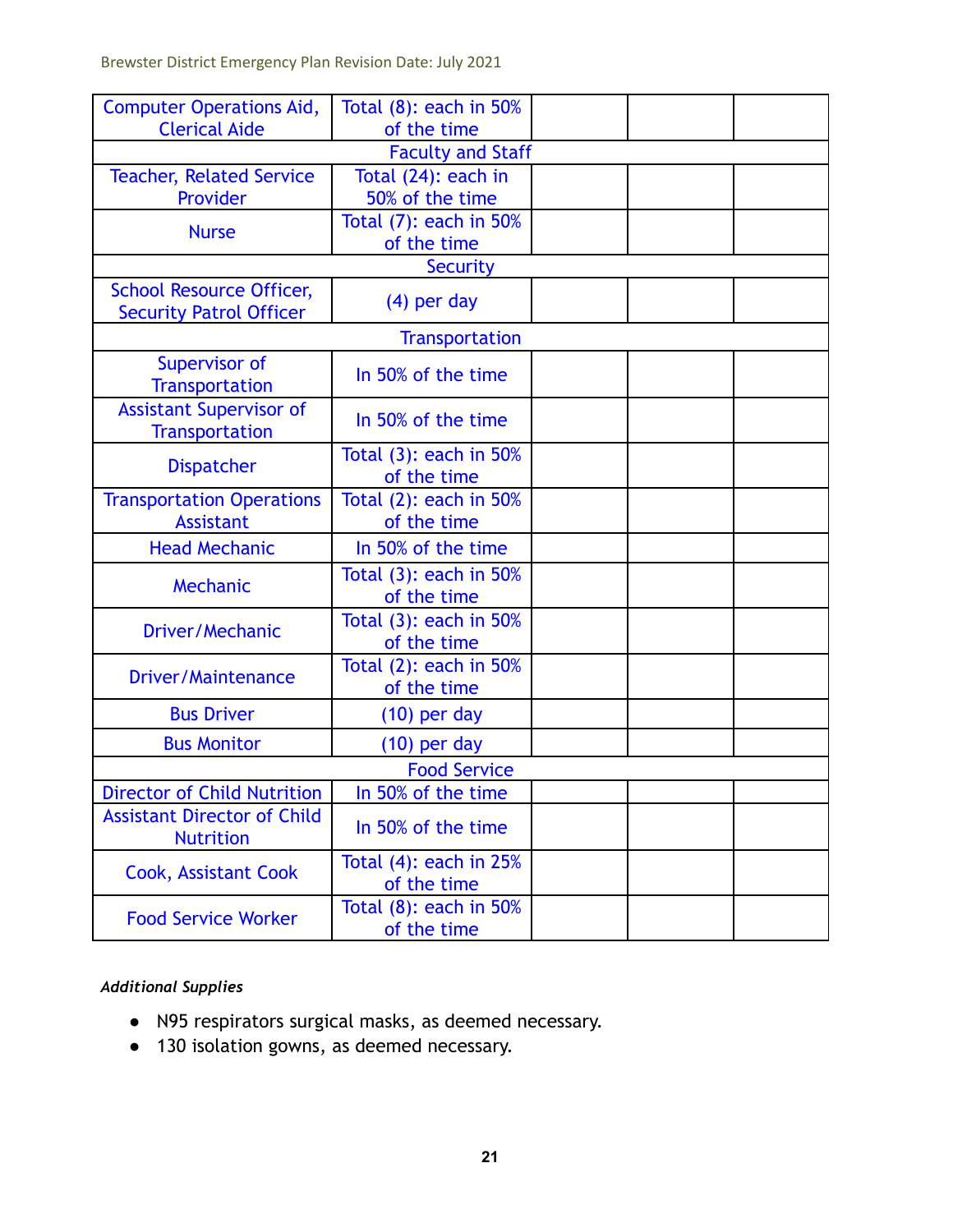## *PPE Storage*

Plan for storage of PPE- please be aware that PPE stored in cardboard cases may absorb moisture over time, it is important that PPE cases be stored in secure, dry locations.

| <b>PPE type</b>  | <b>Storage Location</b>       |
|------------------|-------------------------------|
| Masks (reusable) | <b>Custodial Storage Room</b> |
| Gloves           | <b>Custodial Storage Room</b> |
| Face shields     | <b>Custodial Storage Room</b> |
| Gowns            | <b>Custodial Storage Room</b> |
| $N-95$           | <b>Custodial Storage Room</b> |

# **PROTOCOL FOLLOWING EXPOSURE**

A description of the protocol in the event an employee is exposed to a known case of the communicable disease that is the subject of the public health emergency, exhibits symptoms of such disease, or tests positive for such disease in order to prevent the spread or contraction of such disease in the workplace.

Such protocol shall also detail actions to be taken to immediately and thoroughly disinfect the work area of any employee known or suspected to be infected with the communicable disease as well as any common area surface and shared equipment such employee may have touched, and the employer policy on available leave in the event of the need of an employee to receive testing, treatment, isolation, or quarantine.

Such protocol shall not involve any action that would violate any existing federal, state, or local law, including regarding sick leave or health information privacy. ( NYS Labor Law Section 27-c  $(3)(e)$ ).

Communicable disease definition - NYS Labor Law Section 27-c (1)(f)).

We will follow current guidance from the Centers for Disease Control and Prevention (CDC) as well as state and local Department of Health guidelines. For example:

- 1. All employees are instructed to complete a health screening tool at least one hour before arriving at work.
	- a. If they pass, they receive a notice that they are cleared to come to work.
	- b. If they do not pass, they receive a notice to stay at home until contacted.
	- c. The department/building secretary contacts each employee who does not pass the screening tool questionnaire. The secretary gathers further information regarding the reason for the failed response.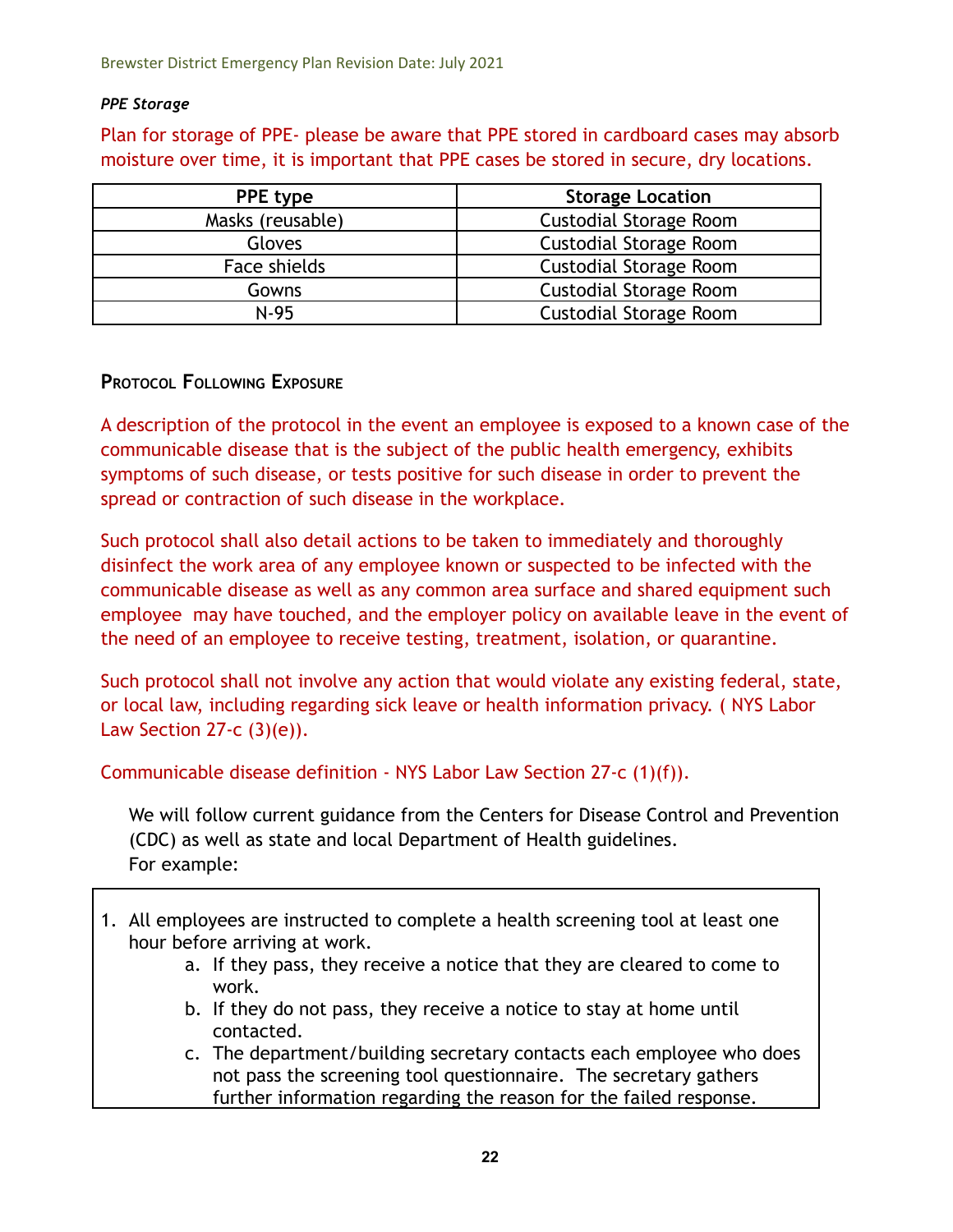- d. The Director of Human Resources reviews all failures and determines whether or not the employee can report to work. If there is a health concern, the employee is asked to follow posted NYSDOH protocols and procedures.
- 2. Employees who experience symptoms after arriving at work have been instructed to go to their car or a designated isolation room within their building and to contact their supervisor for further instructions.
- 3. Supervisors will use the urgent response protocol to this change in status to determine their immediate course of action.
- 4. After the employee leaves the area, their workspace is closed off until it can be cleaned. An effort is made to identify any spaces that they may have entered and these are also closed off until cleaned. Surfaces will be disinfected with products that meet EPA criteria for use against the virus in question and which are appropriate for that surface.
- 5. Any building occupants who have been exposed to that person may be identified as a contact and current DOH guidelines will be followed.

# **DOCUMENTATION**

A protocol for documenting precise hours and work locations, including off-site visits, for essential employees. Such protocol shall be designed only to aid in tracking of the disease and to identify the population of exposed employees in order to facilitate the provision of any benefits which may be available to certain employees on that basis.

# (S8617/A10832 Section 3-f & NYS Labor Law Section 27-c (3)(f)).

The HR Department in conjunction with departmental supervisors and the Payroll Department will keep an online schedule for purposes of capturing employee hours and locations. Each supervisor will be responsible for maintaining the schedule for his or her department and ensure its accuracy. Visitors to campus are prohibited unless they are conducting essential business and are scheduled and approved in advance by the Superintendent or designee.